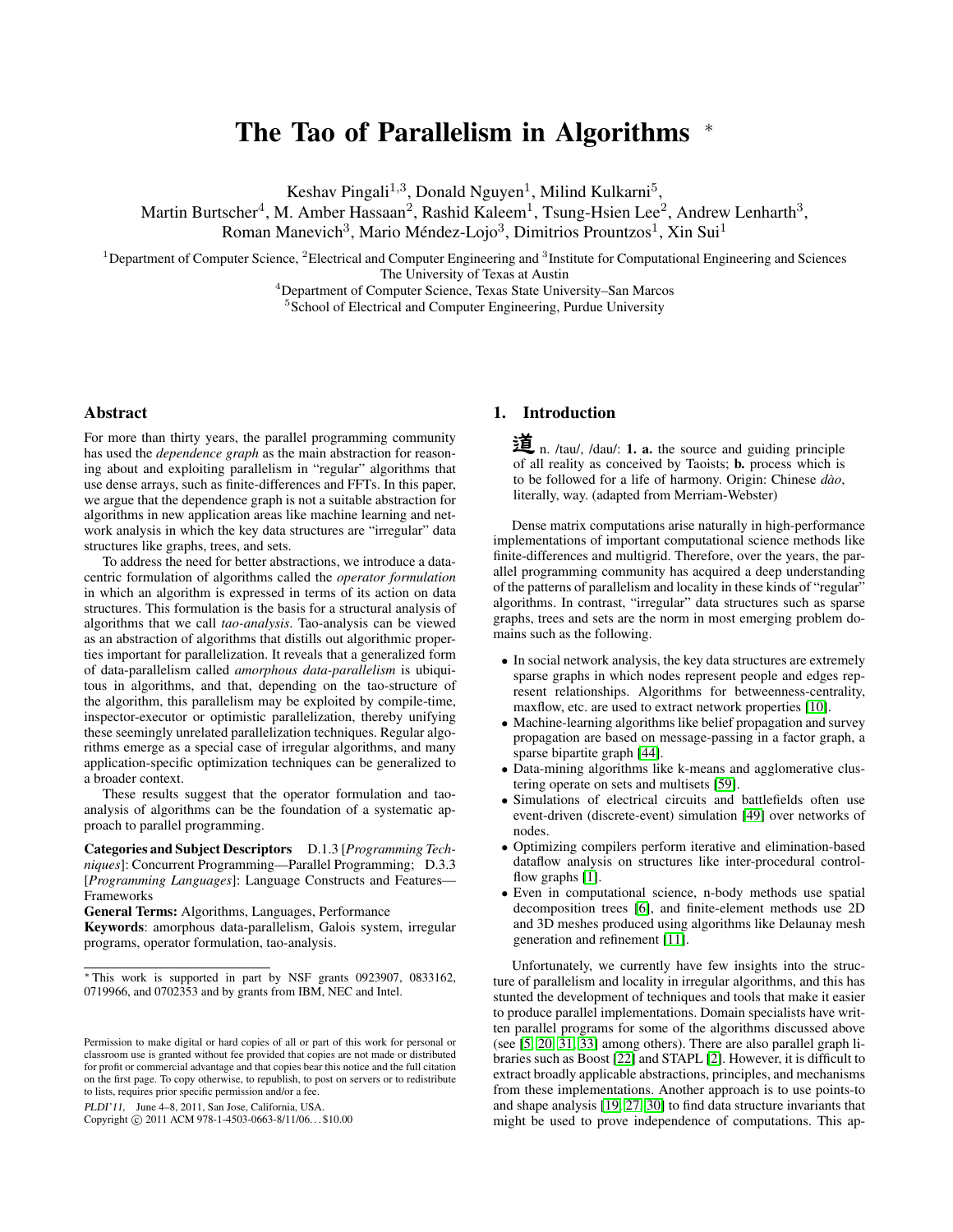proach has been successful in parallelizing n-body methods like Barnes-Hut that are organized around trees [\[17\]](#page-13-12), but most of the applications discussed above use sparse graphs with no particular structure, so shape analysis techniques fail to find any parallelism. These difficulties have seemed insurmountable, so irregular algorithms remain the Cinderellas of parallel programming in spite of their central role in emerging applications.

In this paper, we argue that these problems can be solved only by changing the abstractions that we currently use to reason about parallelism in algorithms. The most widely used abstraction is the *dependence graph* in which nodes represent computations, and edges represent dependences between computations; for programs with loops, dependence edges are often labeled with additional information such as dependence distances and directions. Computations that are not ordered by the transitive closure of the dependence relation can be executed in parallel. Dependence graphs produced either by studying the algorithm or by compiler analysis are referred to as *static* dependence graphs. Although static dependence graphs are used extensively for implementing regular algorithms, they are not adequate for modeling parallelism in irregular algorithms. As we explain in Section [2,](#page-1-0) the most important reason for this is that dependences between computations in irregular algorithms are functions of runtime data values, so they cannot be represented usefully by a static dependence graph.

To address the need for better abstractions, Section [3](#page-2-0) introduces a *data-centric* formulation of algorithms, called the *operator formulation* of algorithms. In the spirit of Niklaus Wirth's aphorism "Program  $=$  Algorithm  $+$  Data Structure" [\[63\]](#page-13-13), we express algorithms in terms of operations on abstract data types (ADTs), independently of the concrete data structures used to implement the abstract data types. This formulation is the basis of a structural analysis of algorithms that we call *tao-analysis* after the three key dimensions of the analysis. In the literature on parallel programming, there are many abstractions of parallel machines, such as a variety of PRAM models [\[32\]](#page-13-14). Tao-analysis can be viewed as an abstraction of algorithms that distills out properties important for parallelization, hiding unnecessary detail.

Tao-analysis reveals that a generalized data-parallelism called *amorphous data-parallelism* is ubiquitous in algorithms, as we discuss in Section [4.](#page-4-0) We also show that depending on the tao-structure of the algorithm, this parallelism may be exploited by compiletime, inspector-executor or optimistic parallelization, thereby unifying these seemingly unrelated techniques by consideration of the binding time of scheduling decisions. In addition, regular algorithms emerge as special cases of irregular algorithms.

In Section [5,](#page-7-0) we show how these concepts can be applied to the parallelization of many important algorithms from the literature. Some of the techniques discussed in this paper have been incor-porated into the Galois system<sup>[1](#page-1-1)</sup>. In Section [6,](#page-10-0) we give experimental results for three full applications that demonstrate the practical utility of these ideas. Extensions to the amorphous data-parallelism model are discussed in Section [7.](#page-11-0) We summarize the main contributions in Section [8.](#page-12-4)

## <span id="page-1-0"></span>2. Inadequacy of static dependence graphs

The need for new algorithmic abstractions can be appreciated by considering Delaunay Mesh Refinement (DMR) [\[11\]](#page-13-4), an irregular algorithm used extensively in finite-element meshing and graphics. The Delaunay triangulation for a set of points in a plane is the triangulation in which each triangle satisfies a certain geometric constraint called the Delaunay condition [\[14\]](#page-13-15). In many applications, triangles are required to satisfy additional quality constraints, and this is accomplished by a process of iterative refinement that re-

<span id="page-1-2"></span>

Figure 1. Fixing bad triangles

|                | $1$ Mesh mesh = // read in initial mesh         |
|----------------|-------------------------------------------------|
|                | 2 Worklist $\langle$ Triangle $\rangle$ wl;     |
|                | 3 wl.add(mesh.badTriangles());                  |
|                | 4 while (wl. size () $!= 0$ ) {                 |
| 5              | Triangle $t = w1$ . poll(); // get bad triangle |
| 6              | if (t no longer in mesh) continue;              |
| $\tau$         | Cavity $c = new Cavity(t);$                     |
| 8              | $c. expand()$ :                                 |
| $\overline{9}$ | $c.$ retriangulate $()$ :                       |
| 10             | $mesh.\update(c);$                              |
| 11             | $wl.add(c.\text{badTriangle}($                  |
| 12             |                                                 |
|                |                                                 |

<span id="page-1-3"></span>Figure 2. Pseudocode of the mesh refinement algorithm

peatedly fixes "bad" triangles (those that do not satisfy the quality constraints) by adding new points to the mesh and re-triangulating. Refining a bad triangle by itself may violate the Delaunay property of triangles around it, so it is necessary to compute a region of the mesh called the *cavity* of the bad triangle and replace all the triangles in the cavity with new triangles. Figure [1](#page-1-2) illustrates this process; the darker-shaded triangles are "bad" triangles, and the cavities are the lighter shaded regions around the bad triangles. Re-triangulating a cavity may generate new bad triangles, but it can be shown that, at least in 2D, this iterative refinement process will ultimately terminate and produce a guaranteed-quality mesh. Different orders of processing bad triangles lead to different meshes, although all such meshes satisfy the quality constraints and are acceptable outcomes of the refinement process [\[11\]](#page-13-4). This is an example of Dijkstra's *don't-care non-determinism* (also known as *committed-choice non-determinism*) [\[16\]](#page-13-16). Figure [2](#page-1-3) shows the pseudocode for mesh refinement. Each iteration of the while-loop refines one bad triangle; we call this computation an *activity*.

DMR can be performed in parallel since bad triangles whose cavities do not overlap can be refined in parallel. Note that two triangles whose cavities overlap can be refined in either order but not concurrently. Unfortunately, static dependence graphs are inadequate for exposing this parallelism. In Delaunay mesh refinement, as in most irregular algorithms, dependences between loop iterations (activities) are functions of runtime values: whether or not two iterations of the while-loop in Figure [2](#page-1-3) can be executed concurrently depends on whether the cavities of the relevant triangles overlap, and this depends on the input mesh and how it has been modified by previous refinements. Since this information is known only during program execution, a static dependence graph for Delaunay mesh refinement must conservatively assume that every loop iteration might interfere with every prior iteration, serializing the execution.

A second problem with dependence graphs is that they do not model don't-care non-determinism. In dependence graphs, computations can be executed in parallel if they are not ordered by the dependence relation. In irregular algorithms like Delaunay mesh refinement, it is often the case that two activities can be done in either order but cannot be done concurrently, so they are not ordered by dependence and yet cannot be executed concurrently. Exploiting don't-care non-determinism can lead to more efficient parallel implementations, as we discuss in Section [4.](#page-4-0)

Event-driven simulation [\[49\]](#page-13-3), which is used in circuit simulations and system modeling, illustrates a different kind of complex-

<span id="page-1-1"></span><sup>1</sup> Available from <http://iss.ices.utexas.edu/galois>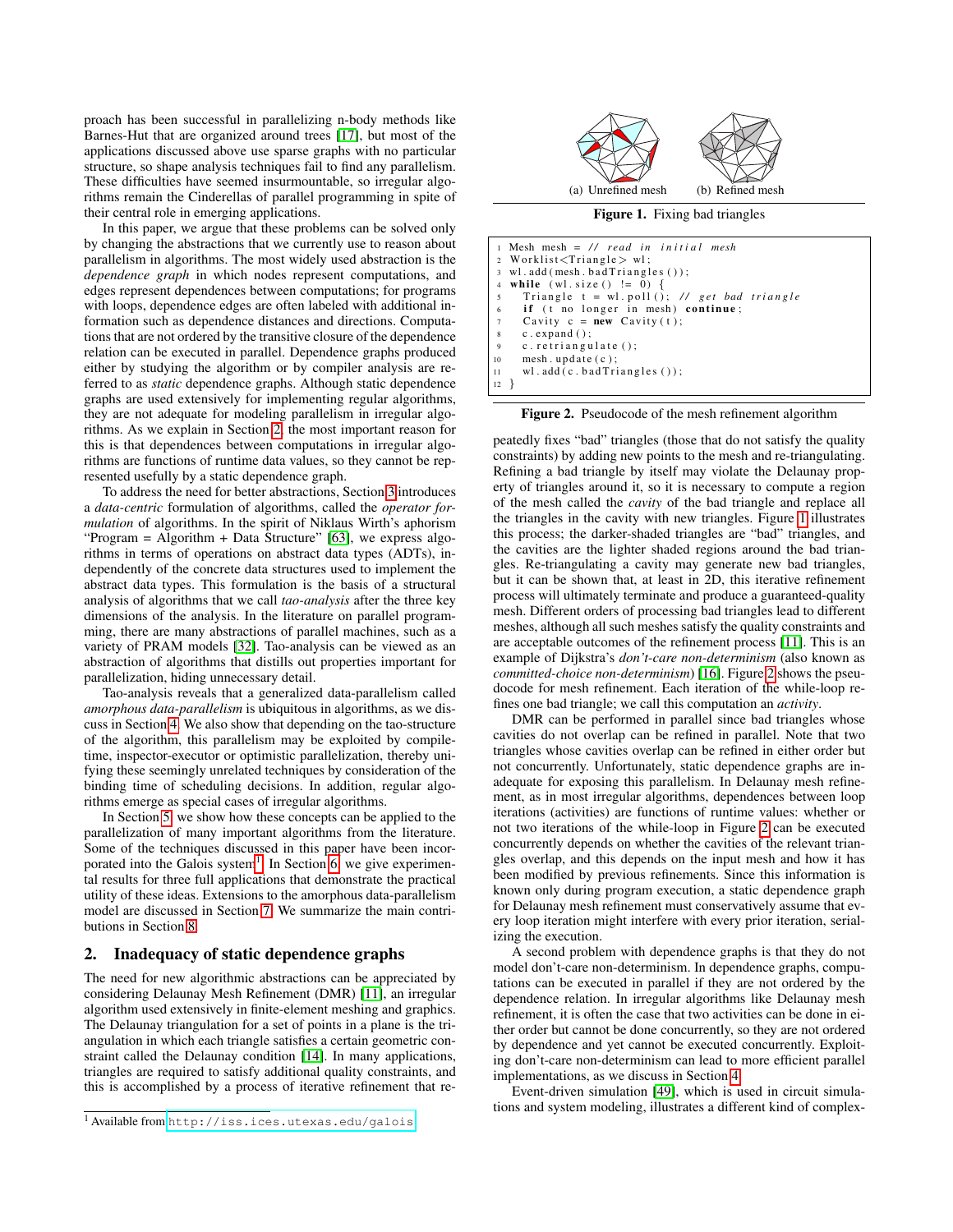<span id="page-2-2"></span>

<span id="page-2-1"></span>Figure 3. Conflicts in event-driven simulation

ity exhibited by some irregular algorithms. This application simulates a network of processing stations that communicate by sending messages along FIFO links. When a station processes a message, its internal state may be updated, and it may produce zero or more messages on its outgoing links. Sequential event-driven simulation is implemented by maintaining a global priority queue of events called the event list and processing the earliest event at each step. In this irregular algorithm, activities correspond to the processing of events.

In principle, event-driven simulation can be performed in parallel by processing multiple events from the event list simultaneously, rather than one event at a time. However, unlike in Delaunay mesh refinement, in which it was legal to process bad triangles concurrently provided they were well-separated in the mesh, it may not be legal to process two events in parallel even if their stations are far apart in the network. Figure [3](#page-2-1) demonstrates this. Suppose that in a sequential implementation, node A fires and produces a message time-stamped 3, and then node  $B$  fires and produces a message time-stamped 4. Notice that node  $C$  must consume this message *before* it consumes the message time-stamped 5. Therefore, in Figure  $3(a)$ , the events at A and C cannot be processed in parallel even though the stations are far apart in the network. However, notice that if the message from  $B$  to  $C$  had a time-stamp greater than 5, it would have been legal to process in parallel the events at nodes A and C. To determine if two activities can be performed in parallel at a given point in the execution of this algorithm, we need a crystal ball to look into the future!

In short, static dependence graphs are inadequate abstractions for irregular algorithms for the following reasons.

- 1. Dependences between activities in irregular algorithms are usually complex functions of runtime data values, so they cannot be usefully captured by a static dependence graph.
- 2. Many irregular algorithms exhibit don't-care non-determinism, but this is hard to model with dependence graphs.
- 3. Whether or not it is safe to execute two activities in parallel at a given point in the computation may depend on activities created later in the computation. It is not clear how one models this with dependence graphs.

#### <span id="page-2-0"></span>3. Operator formulation of algorithms

These problems can be addressed by a data-centric formulation of algorithms, called the *operator formulation*, in which an algorithm is viewed in terms of its action on data structures. The operator formulation can be defined for any abstract data type, and we will use the *graph* ADT to illustrate the key ideas. As is standard, a graph is (i) a set of nodes V, and (ii) a set of edges  $E \subseteq V \times V$ between these nodes. Graphs can be directed or undirected, and nodes and edges may be labeled with values.

We will not discuss a particular *concrete representation* for the graph ADT. The implementation is free to choose the concrete representation that is best suited for a particular algorithm and machine: for example, cliques may be represented using dense arrays, while sparse graphs may be represented using adjacency lists. This is similar to the approach taken in relational databases: SQL programmers use the relation ADT in writing programs, and the underlying DBMS system is free to implement the ADT using B-trees, hash tables, and other concrete data structures.



<span id="page-2-3"></span>Figure 4. Active elements and neighborhoods

#### 3.1 Active elements, neighborhoods and ordering

Active elements: At each point during the execution of a graph algorithm, there are certain nodes or edges in the graph where computation might be performed. These nodes and edges are called *active elements*; to keep the discussion simple, we assume from here on that active elements are nodes. To process an active node, an *operator* is applied to it, and the resulting computation is called an *activity*.

Neighborhoods: Performing an activity may require reading or writing other nodes and edges in the graph. Borrowing terminology from the literature on cellular automata, we refer to the set of nodes and edges that are read or written while performing an activity as the *neighborhood* of that activity. Figure [4](#page-2-3) shows an undirected sparse graph in which the filled nodes represent active nodes, and shaded regions represent the neighborhoods of those active nodes. Note that in general, the neighborhood of an active node is distinct from its neighbors in the graph.

Ordering: In general, there are many active nodes in a graph, so a sequential implementation must pick one of them and perform the appropriate activity. In some algorithms such as Delaunay mesh refinement, the implementation is allowed to pick *any* active node for execution. We call these *unordered* algorithms. In contrast, some algorithms dictate an order in which active nodes must be processed by a sequential implementation; we call these *ordered* algorithms. Event-driven simulation is an example: the sequential algorithm for event-driven simulation processes messages in global time order. The order on active nodes may be a partial order.

We illustrate these concepts using the algorithms from Section [2.](#page-1-0) In DMR, the mesh is usually represented by a graph in which nodes represent triangles and edges represent adjacency of triangles. The active nodes in this algorithm are the nodes representing bad triangles, and the neighborhood of an active node is the cavity of that bad triangle. In event-driven simulation, active nodes are stations that have messages on their input channels, and neighborhoods contain only the active node.

#### 3.2 From algorithms to programs

A natural way to write these algorithms is to use worklists to keep track of active nodes. However, programs written directly in terms of worklists, such as the one in Figure [2,](#page-1-3) encode a particular order of processing worklist items and do not express the don't-care nondeterminism in unordered algorithms. To address this problem, we can use the Galois programming model, which is a *sequential*, object-oriented programming model (such as sequential Java), augmented with two *Galois set iterators* [\[40\]](#page-13-17):

DEFINITION 1. *Galois set iterators:*

- Unordered-set iterator: foreach (e in Set S)  ${B(e)}$
- *The loop body B(e) is executed for each element e of set S. The order in which iterations execute is indeterminate and can be chosen by the implementation. There may be dependences*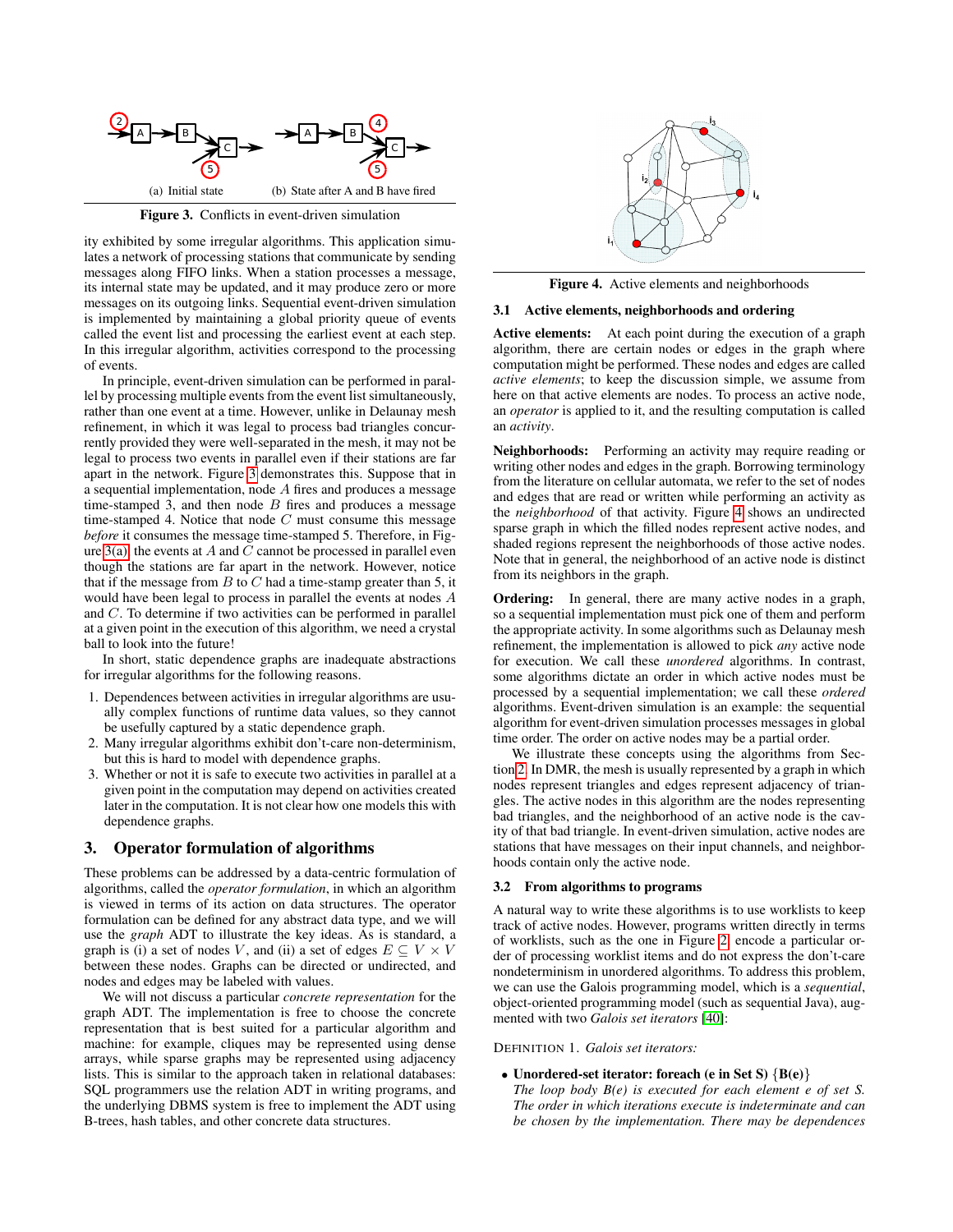*between the iterations. When an iteration executes, it may add elements to S.*

• Ordered-set iterator: foreach (e in OrderedSet S)  ${B(e)}$ *This construct iterates over an ordered set S. It is similar to the unordered set iterator above, except that a sequential implementation must choose a minimal element from S at every iteration. When an iteration executes, it may add elements to S.*

```
Mesh mesh = // read in initial mesh
2 Workset\langle Triangle ws;
3 ws.add (mesh.badTriangles());
4 foreach (Triangle t in Set ws) \cdot5 if (t no longer in mesh) continue;
6 Cavity c = new Cavity(t);c. expand ( );8 c. retriangulate ();
9 mesh . undate (c) :
10 ws. add (c. bad Triangles ());
11 }
```
<span id="page-3-0"></span>Figure 5. DMR using an unordered Galois set iterator

Iterators over multi-sets can be defined similarly. In principle, unordered iterators are a special case of ordered iterators, but they are sufficiently important in applications that we give them special treatment. Allowing break statements in the body of a Galois iterator permits early exits out of iterators. This can be useful for search problems. Some unordered algorithms can also be written using divide-and-conquer, as discussed in Section [7.](#page-11-0)

Set iterators were first introduced in the SETL programming language [\[57\]](#page-13-18) and can now be found in most object-oriented languages such as Java and C++. However, *new elements cannot be added to sets while iterating over them, which is possible with Galois set iterators*. Note that the iterators have a well-defined sequential semantics. The unordered-set iterator specifies the don't-care nondeterminism of unordered algorithms.

The Galois system provides a (concurrent) data structure library, similar in spirit to the Java collections library, containing implementations of key ADTs such as graphs, trees, grids, work-sets, etc. Application programmers write algorithms in sequential Java, using the appropriate library classes and Galois set iterators. Figure [5](#page-3-0) shows pseudocode for Delaunay mesh refinement, written using the unordered Galois set iterator. The body of the Galois set iterator is the implementation of the operator. Note that neighborhoods are defined *implicitly* by the calls to the graph ADT; for example, if the body of the iterator invokes a graph API method to get the outgoing edges from an active node, these edges become part of the neighborhood for that activity. Therefore, in general, the neighborhood of an activity is known only when that activity is completed. This has important implications for parallelization, as we discuss in Section [4.](#page-4-0)

#### 3.3 Tao-analysis of algorithms



<span id="page-3-1"></span>

The operator formulation permits a natural structural analysis of algorithms along three dimensions (shown in Figure [6\)](#page-3-1): Topology,

Active nodes and Operator. The topology describes the data structure on which computation occurs. The active nodes dimension describes how nodes become active and how active nodes should be ordered, providing a global view of an algorithm. Finally, the operator describes the action of the operator on an active node, providing a local view of an algorithm. We call this *tao-analysis*. Exploiting this structure is key to efficient parallel implementations as we discuss in Section [4.](#page-4-0)

- 1. *Topology:* We classify graph topologies according to the (Kolmogorov) complexity of their descriptions. Highly structured topologies can be described concisely with a small number of parameters, while unstructured topologies require verbose descriptions. The topology of a graph is an important indicator of the kinds of optimizations available to algorithm implementations; for example, algorithms in which graphs have highly structured topologies may be amenable to static analysis and optimization.
	- *Structured:* An example of a structured topology is a graph consisting of labeled nodes and *no* edges: this is isomorphic to a set or multiset. Its topology can be described by a single number, which is the number of elements in the set/multiset. If the nodes are totally ordered, the graph is isomorphic to a sequence or stream. Cliques (graphs in which every pair of nodes is connected by a labeled edge) are isomorphic to square dense matrices (row/column numbers are derived from a total ordering of the nodes). Their topology is completely specified by a single number, which is the number of nodes in the clique. The final example we will consider in this paper is the rectangular grid; its topology is determined completely by two numbers, its height and width.
	- *Semi-structured:* We classify trees as semi-structured topologies. Although trees have useful structural invariants, there are many trees with the same number of nodes and edges.
	- *Unstructured:* General graphs fall in this category.
- 2. *Active nodes:* This dimension describes how nodes become active and the order in which they must be processed.
	- *Location:* Nodes can become active in a *topology-driven* or *data-driven* manner. In topology-driven algorithms, the active nodes are determined by the graph, so the execution of the operator at some active node does not cause other nodes to become active. Common examples are algorithms that iterate over all the nodes or edges of a graph. In data-driven algorithms, an activity at one node may cause other nodes to become active, so nodes become active in a data-dependent and unpredictable manner. Some examples are the preflowpush algorithm for maxflow computation in graphs and algorithms for event-driven simulation.
	- *Ordering:* As discussed above, active nodes in some algorithms are ordered whereas others are unordered.
- 3. *Operator:* We classify operators based on how they modify the graph.
	- *Morph*: A morph operator may modify its neighborhood by adding or deleting nodes and edges, and it may also update values on nodes and edges. The Delaunay mesh refinement operator is an example; other examples are discussed in Section [5.1.](#page-7-1)
	- *Local computation:* A local computation operator may update values stored on nodes and edges in its neighborhood, but it does not change the graph connectivity. Finitedifference computations are the classic example; other examples are discussed in Section [5.2.](#page-9-0)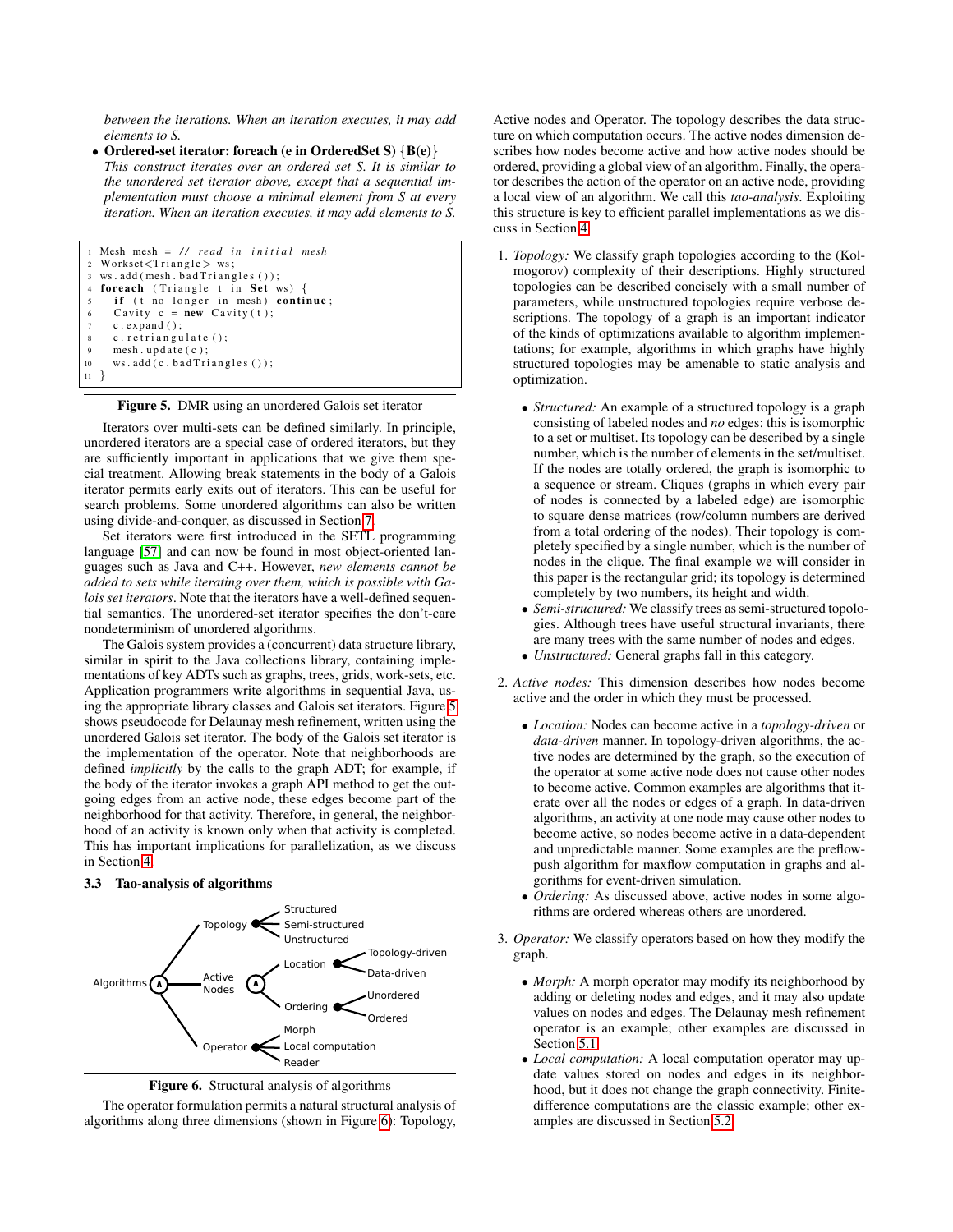

<span id="page-4-1"></span>Figure 7. Graph rewriting: single-pushout approach

• *Reader:* An operator is a reader for a data structure if it does not modify it in any way. For example, the ray-tracing operator is a reader for the scene being rendered; other examples are discussed in Section [5.3.](#page-10-1)

These definitions can be generalized in the obvious way for algorithms that deal with multiple data structures. In that case, neighborhoods span multiple data structures, and the classification of an operator is with respect to a particular data structure. For example, in matrix multiplication  $C = AB$ , the operator is a local computation operator for C and a reader for matrices A and B.

#### 3.4 Discussion

As mentioned above, under-specification of the order of processing active nodes in unordered algorithms is an instance of don'tcare non-determinism. In some unordered algorithms, the output is independent of the order in which active nodes are processed, a property that is referred to as the *Church-Rosser property* since the most famous example of this behavior is  $\beta$ -reduction in  $\lambda$ -calculus. Dataflow graph execution [\[4,](#page-12-5) [15\]](#page-13-19) and the preflow-push algorithm for computing maxflow [\[12\]](#page-13-20) also exhibit this behavior. In other algorithms, the output may be different for different choices of active nodes, but all such outputs are acceptable, so the implementation can still pick any active node for execution. Delaunay mesh refinement and Petri net simulation are examples. The preflow-push algorithm also exhibits this behavior if the algorithm outputs both the min-cut and the max-flow. Even for unordered algorithms, iteration execution order may affect cache performance and the number of executed iterations, so control of iteration order is useful for efficiency. Nguyen and Pingali describe a notation and an implementation for doing this [\[50\]](#page-13-21).

The metaphor of operators acting on neighborhoods is reminiscent of notions in term-rewriting systems, such as graph grammars in particular [\[18,](#page-13-22) [42\]](#page-13-23). The semantics of functional language programs are usually specified using term rewriting systems that describe how expressions can be replaced by other expressions within the context of the functional program. The process of applying rewrite rules repeatedly to a functional language program is known as string or tree reduction.

Tree reduction can be generalized in a natural way to graph reduction by using graph grammars as rewrite rules [\[18,](#page-13-22) [42\]](#page-13-23). A graph rewrite rule is defined as a morphism in the category C of labeled graphs with partial graph morphisms as arrows:  $r: L \rightarrow R$ , and a rewriting step is defined by a single pushout diagram [\[42\]](#page-13-23) as shown in Figure [7.](#page-4-1) In this diagram,  $G$  is a graph, and the total morphism  $m: L \rightarrow G$ , which is called a *redex*, identifies the portion of G that matches L, the left-hand side of the rewrite rule. The application of a rule  $r$  at a redex  $m$  leads to a direct derivation  $(r, m)$ :  $G \Rightarrow H$  given by the pushout in Figure [7.](#page-4-1)

In graph reduction, rewrite rules are applied repeatedly to the text of the *program* until a normal or head-normal form is reached; in the operator formulation on the other hand, the operator is applied to the *data structure* until there are no more active nodes. In addition, we do not require operators to be expressible as a finite set of "syntactic" rewrite rule schemas (it is not clear that Delaunay mesh refinement, for example, can be specified using graph grammars, although some progress along these lines is reported by Panangaden and Verbrugge [\[60\]](#page-13-24)). Nevertheless, the terminology of graph grammars may be useful for providing a theoretical foundation for the operator formulation of algorithms. For example, in the context of Figure [7,](#page-4-1) the graph structure of  $L$  and  $R$  are identical for local computation operators, while for reader operators, the rewrite rule  $r$  is the identity morphism. We also note that whether operators make imperative-style in-place updates to graphs or create modified copies of the graph in a functional style can be viewed as a matter of implementation.

## <span id="page-4-0"></span>4. Amorphous data-parallelism

The operator formulation of an algorithm is not explicitly parallel, but Figure [4](#page-2-3) shows intuitively how opportunities for exploiting parallelism arise in an algorithm: if there are many active nodes at some point in the computation, each one is a site where a processor can perform computation, subject to neighborhood and ordering constraints. When active nodes are unordered, the neighborhood constraints must ensure that the output produced by executing the activities in parallel is the same as the output produced by executing the activities one at a time in some order. For ordered active elements, this order must be the same as the ordering on active elements.

DEFINITION 2. *Given a set of active nodes and an ordering on active nodes,* amorphous data-parallelism *is the parallelism that arises from simultaneously processing active nodes, subject to neighborhood and ordering constraints.*

Amorphous data-parallelism is a generalization of conventional data-parallelism in which (i) concurrent operations may conflict with each other, (ii) activities can be created dynamically, and (iii) activities may modify the underlying data structure. Not surprisingly, the exploitation of amorphous data-parallelism is more complex than the exploitation of conventional data-parallelism. In this section, we present a baseline implementation that uses optimistic or speculative execution.

## <span id="page-4-2"></span>4.1 Baseline: speculative parallel execution

In the baseline execution model, the graph is stored in sharedmemory, and active nodes are processed by some number of threads. A thread picks an active node from the work-set and speculatively applies the operator to that node, making calls to the graph API to perform operations on the graph as needed. The neighborhood of an activity can be visualized as a blue ink-blot that begins at the active node and spreads incrementally whenever a graph API call is made that touches new nodes or edges in the graph. To ensure that neighborhoods are disjoint, the concurrent graph class can use exclusive logical locks: each graph element has an exclusive lock that must be acquired by a thread before it can access that element. Locks are held until the activity terminates. If a lock cannot be acquired because it is already owned by another thread, a conflict is reported to the runtime system, which rolls back one of the conflicting activities. Lock manipulation is performed entirely by the methods in the graph class; in addition, to enable rollback, each graph API method that modifies the graph makes a copy of the data before modification, as is done in other systems that use speculation such as transactional memory and thread-level speculation [\[25,](#page-13-25) [29,](#page-13-26) [55,](#page-13-27) [61\]](#page-13-28).

If active elements are not ordered, the activity commits when the application of the operator is complete, and all acquired locks are then released. If active elements are ordered, active nodes can still be processed in any order, but they must commit in serial order. This can be implemented using a data structure similar to a reorder buffer in out-of-order processors [\[40\]](#page-13-17). In this case, locks are released only when the activity commits (or is aborted). Exclusive logical locks can be implemented by using a compare-and-set instruction to mark a graph element with the id of the activity that touches it.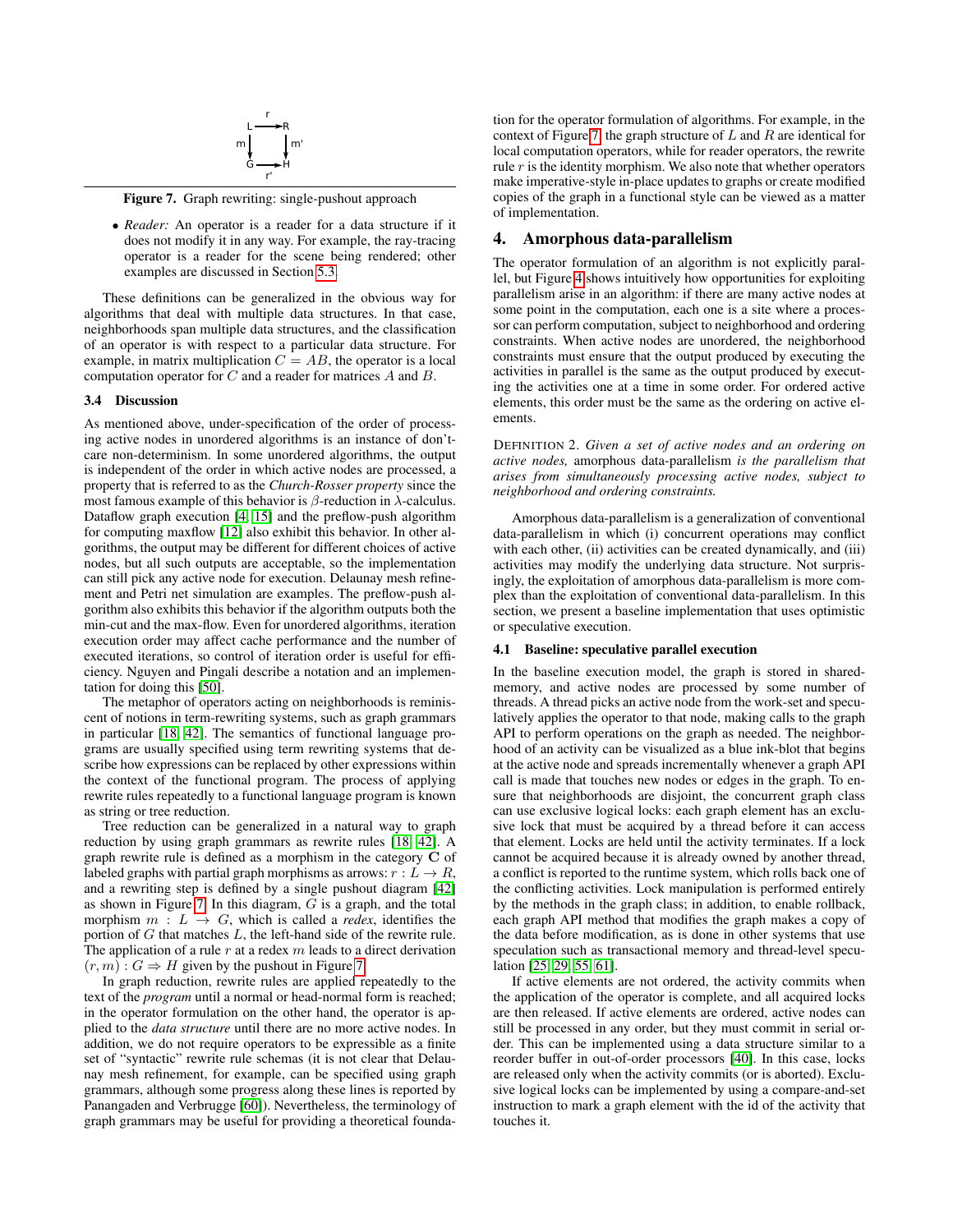Neighborhoods of concurrent activities can be permitted to overlap if these activities do not modify nodes and edges in the intersection of these neighborhoods (consider activities  $i_3$  and  $i_4$ in Figure [4\)](#page-2-3). Therefore, additional concurrency is possible if we recognize read-only data structures and do not lock their elements; reader/writer locks are another solution. The most general solution is to use commutativity conditions; this allows iterations to execute in parallel even if they perform reduction operations on shared variables, for example. To keep the discussion simple, we do not describe these alternatives here but refer the interested reader to Kulkarni *et al.* [\[39\]](#page-13-29). The literature on PRAM algorithms has explored similar variations such as the EREW and combining CRCW models [\[32,](#page-13-14) [62\]](#page-13-30).

#### 4.1.1 Parallelism profiles

For an algorithm like matrix multiplication for which a static dependence graph can be generated, it is possible to give closed-form estimates of the critical path length and the amount of parallelism at each point of execution (these estimates are usually parameterized by the size of the input). For example, in multiplying two  $N \times N$  matrices using the standard algorithm, there are  $N^3$  multiplications that can be performed in parallel. In contrast, amorphous data-parallelism in irregular algorithms is usually a function of runtime values, and closed-form estimates are not generally possible.

One measure of amorphous parallelism in irregular algorithms is the number of active nodes that can be processed in parallel at each step of the algorithm for a given input, assuming that (i) there is an unbounded number of processors, (ii) an activity takes one time step to execute, (iii) the system has perfect knowledge of neighborhood and ordering constraints so it only executes activities that can complete successfully, and (iv) a maximal set of non-conflicting activities is executed at each step. This is called the *available parallelism* at each step, and a graph showing the available parallelism at each step of execution of an irregular algorithm for a given input is called a *parallelism profile*. For algorithms for which a static dependence graph can be generated, the available parallelism at any step corresponds to the width of the dependence graph at that step. In this paper, we will present parallelism profiles produced by the ParaMeter tool [\[38\]](#page-13-31).

Figure [8](#page-5-0) shows the parallelism profiles of Boruvka's and Prim's minimal spanning tree (MST) algorithms; the input is a random graph. As explained in Section [5.1,](#page-7-1) Boruvka's algorithm is unordered while Prim's algorithm is ordered. At first sight, it is surprising that an ordered algorithm like Prim has any parallelism, but an intuitive explanation is that processing active nodes in the specified order is sufficient but not necessary to produce correct results. A parallel implementation can process active nodes out of order, and as long as no conflicts are detected before the activity commits, the output produced by the parallel execution will be correct. This is similar to how out-of-order execution processors find parallelism in sequential machine language programs. In our experience, many problems can be solved by both ordered and unordered algorithms, but the critical path is shorter for the unordered algorithm although it may perform more work than its ordered counterpart (see Hassaan *et al.* [\[26\]](#page-13-32) for more details).

#### 4.2 Exploiting structure to reduce overheads

The overheads of the baseline system can be reduced by exploiting structure when it is present. The following structure is very important in applications.

<span id="page-5-1"></span>DEFINITION 3. *An implementation of an operator is said to be* cautious *if it reads* all *the elements of its neighborhood before it modifies* any *of them.*

<span id="page-5-5"></span>

<span id="page-5-4"></span><span id="page-5-0"></span>Figure 8. MST parallelism profiles of a random graph with 10,000 nodes and 35,605 edges; the edges have random, uniformly distributed weights between 1 and 1,000.

Operators can usually be implemented in different ways: for example, one implementation might read node A, write to node A, read node  $B$ , and write to node  $B$ , in that order, whereas a different implementation might perform the two reads before the writes. By Definition [3,](#page-5-1) the second implementation is cautious, but the first one is not. In our experience, the natural implementations of most operators such as Delaunay mesh refinement are cautious<sup>[2](#page-5-2)</sup>. In contrast, the operator for the well-known Delaunay triangulation algorithm of Guibas, Knuth and Sharir [\[23\]](#page-13-33) does not have a naturally cautious implementation. It performs graph mutations called edge flips, which are done incrementally.

Unordered algorithms with cautious operator implementations can be executed speculatively without buffering updates or making backup copies of modified data because all conflicts are detected during the read-only phase of the operator execution. Blandford *et al.* [\[7\]](#page-12-6) exploit this optimization in their DMR implementation; phrasing this optimization in terms of algorithmic structure permits a general-purpose system like Galois to use it for other algorithms (see Méndez-Lojo *et al.* [\[47\]](#page-13-34)). Prountzos *et al.* [\[54\]](#page-13-35) present a shape analysis for determining cautiousness using static analysis.

#### <span id="page-5-6"></span>4.3 Exploiting structure for coordinated scheduling



<span id="page-5-3"></span>Figure 9. Scheduling strategies

The scheduling strategy implemented in the baseline system can be called *autonomous scheduling* because activities are executed in an uncoordinated way, requiring online conflict detection and rollback for correct execution. Speculative overheads are eliminated if we ensure that only non-conflicting iterations are scheduled for simultaneous execution, a strategy that we call *coordinated scheduling*. Figure [9](#page-5-3) shows a number of coordinated scheduling strategies. All of these strategies are based on constructing a dependence graph either explicitly or implicitly, but they do so at different points during program compilation and execution.

<span id="page-5-2"></span> $2$ In principle, every operator has a trivial cautious implementation that touches all graph elements before beginning the computation (equivalently, it locks the whole graph). The obvious disadvantage is that this approach eliminates all parallelism.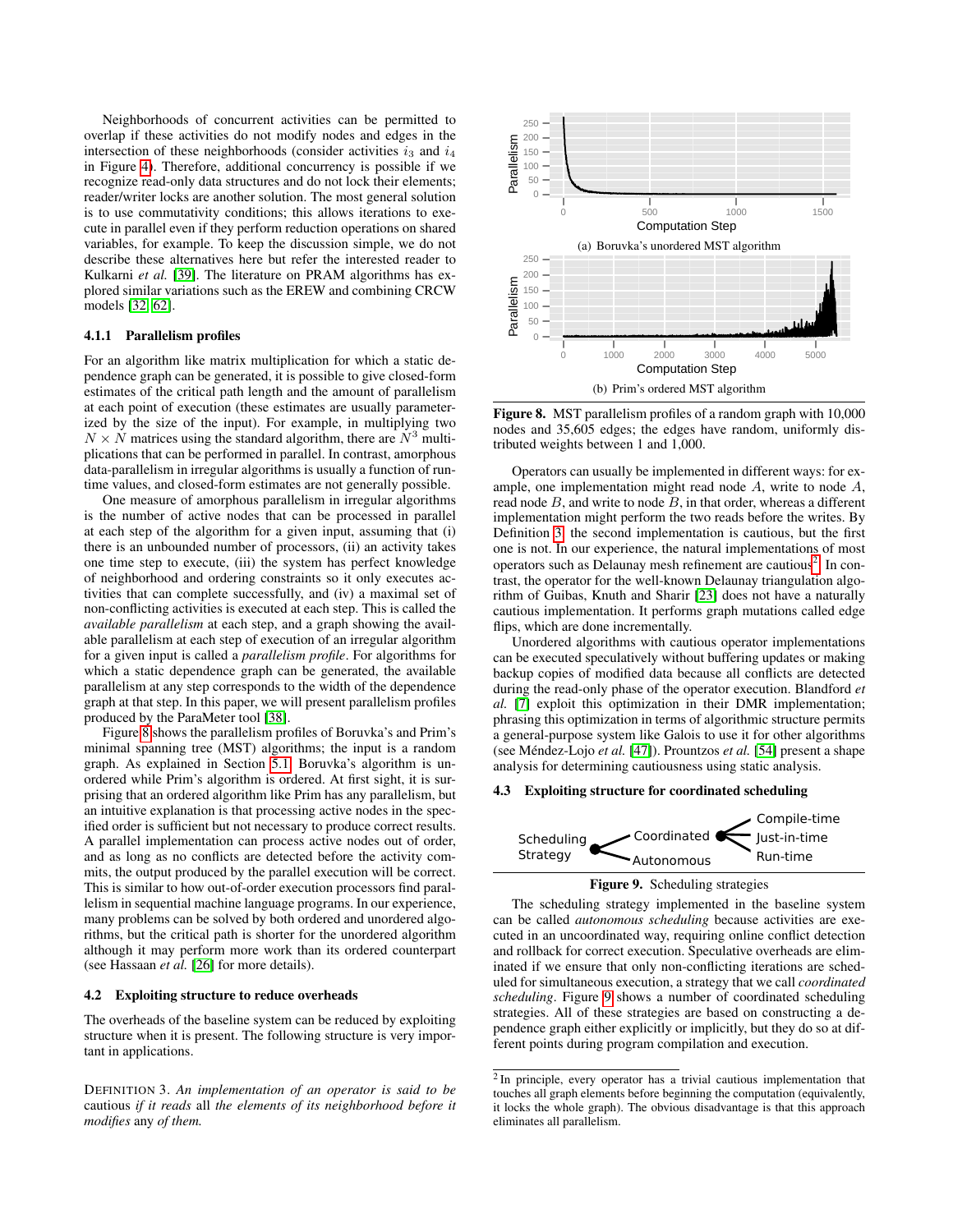In terms of the operator formulation, construction of the dependence graph involves the following steps: (i) determine all active nodes, (ii) determine neighborhoods and ordering of the corresponding activities, and (iii) create a partial order of activities that respects neighborhood and ordering constraints. Activities can then be executed in parallel without speculation but with proper synchronization to ensure that the partial order of activities is respected. Although this approach seems obvious, ordered, datadriven algorithms like event-driven simulation cannot in general be parallelized using this approach: the execution of one activity may cause a new node to become active, and this new activity may have higher priority than and conflict with existing activities. It is likely that optimistic parallelization is the only general-purpose approach for parallelizing ordered, data-driven algorithms, even if they are expressed in a functional language. All other classes of algorithms can be executed without speculation as described below.

#### 4.3.1 Runtime coordination

*Unordered data-driven algorithms:* These algorithms can be parallelized without speculation by interleaving the construction of the dependence graph with execution of activities. The execution of the algorithm proceeds in rounds. In each round, a set of nonconflicting activities is selected and executed in parallel without synchronization. Any newly created activities are postponed to the next round at which point they are considered for execution together with unprocessed activities from the current round. Implementing this strategy requires solving two problems: (i) how do we compute the neighborhoods of activities, and (ii) given a set of activities and their neighborhoods, how do we find a set of nonconflicting activities?

In general, we must execute the operator completely to find the neighborhood of an activity, and this may cause side-effects to global data structures. If an activity is not chosen for execution in the current round (because of conflicts), these side-effects must be undone for correct execution. One solution is to privatize these updates as is done in some versions of transactional memory. In effect, activities are executed twice in each round: once with privatization to determine neighborhoods, and then again for real if they are chosen for execution in the current round. Implemented literally, this strategy is not very efficient; fortunately, most algorithms have structure that can be exploited to eliminate the need for repeated execution. In all data-driven local computation algorithms we have studied (see Section [5.2.2\)](#page-9-1), the neighborhood of an activity is just the active node and its immediate neighbors in the graph. In morph algorithms, most operator implementations are cautious, so the neighborhood of an activity can be determined by executing it partially up to the point where it starts to make modifications to its neighborhood. If the activity is chosen for execution in that round, execution simply continues from that point.

Once the neighborhoods of all activities have been determined, we can build a *conflict graph* in which nodes represent the active nodes from the algorithm, and edges represent conflicts between activities. Luby's randomized parallel algorithm can be used to find a *maximal independent set* of activities [\[43\]](#page-13-36), and this set of activities can be executed in parallel without synchronization. This approach can be viewed as building and exploiting the dependence graph level by level, with barrier synchronization between levels. The DMR implementation of Hudson *et al.* uses this approach [\[31\]](#page-13-6).

*Topology-driven algorithms:* In these algorithms, activities do not create new active nodes, so both unordered and ordered algorithms can be executed using runtime coordination. Unordered topology-driven algorithms can be executed in rounds as described above. A variation of this approach can be used for ordered topology-driven algorithms. In this case, we find a maximal prefix of the sequence of active nodes (rather than a maximal independent

set of the set of active nodes) such that all active nodes in the prefix have non-interfering neighborhoods, and execute these nodes in parallel. This process can then repeated with the remaining suffix of active nodes.

Notice that runtime coordination can be used for all irregular algorithms other than ordered, data-driven algorithms.

#### 4.3.2 Just-in-time coordination

For some topology-driven algorithms, the dependence graph is independent of the labels on nodes and edges of the graph and it is a function purely of the graph topology. Therefore, a dependence graph can be generated at runtime after the input graph is given but before the program is executed. We call this strategy *just-in-time coordination*, and it is a generalization of the *inspector-executor method* of Saltz *et al.* [\[64\]](#page-13-37).

For topology-driven algorithms, active nodes are known once the input is given, so the remaining problems are the determination of neighborhoods and ordering. In local computation algorithms amenable to just-in-time scheduling, these can usually be determined from an inspection of the graph and the resulting code is called the *inspector*. A well-known example is the implementation of sparse iterative solvers on distributed-memory computers. The distribution of the graph between processors is known only at runtime, so inspection of the graph is required to determine input dependences for use in communication schedules, as advocated by Saltz *et al.* [\[64\]](#page-13-37). Other examples are parallel top-down and bottomup walks of trees. In a bottom-up walk, a recursive descent from the root sets up the dependences, and the bottom-up computations can then be done in parallel with appropriate synchronization; an example is the center-of-mass computation in n-body methods.

For topology-driven *morph* algorithms amenable to just-in-time scheduling, inspection of the graph may be insufficient since the structure of the graph can be modified during the execution of the algorithms, changing neighborhoods and dependences. For these algorithms, neighborhoods and ordering can be determined by a symbolic execution of the algorithm. Parallel sparse Cholesky factorization is the most famous example of this approach [\[20\]](#page-13-5). The algorithms is unordered but heuristics like minimal degree ordering are used to order the active nodes for efficiency. The algorithm is executed symbolically to compute the dependence graph (this phase is called *symbolic factorization* and the dependence graph is called the *elimination tree*). The elimination tree is then used to perform the actual factorization in parallel (this phase is known as *numerical factorization*). Symbolic factorization is done efficiently using Boolean operations, and for large matrices, it takes little time relative to numerical factorization. Just-in-time coordination cannot be used for sparse LU factorization with pivoting since its dependence graph is affected by pivoting, which depends on the data values in the matrix.

#### 4.3.3 Compile-time coordination

Some algorithms amenable to just-in-time coordination have structured input graphs. In that case, the dependence graph, suitably parameterized by the unknown parameters of the input graph, can be produced at compile-time. For example, if the graph is a grid as it is in finite-difference methods, the dependence graph is parameterized by the dimensions of the grid. Other important examples are dense Cholesky and LU factorization (the input graph is a clique), the dense Basic Linear Algebra Subroutines (the input graph is a clique), and FFTs (sequences or sequences of sequences).

Given the importance of these algorithms in high-performance computing, it is not surprising that *automatic* generation of dependence graphs for this class of algorithms has received a lot of attention. These techniques are known as *dependence analysis* in the literature, and methods based on integer linear programming are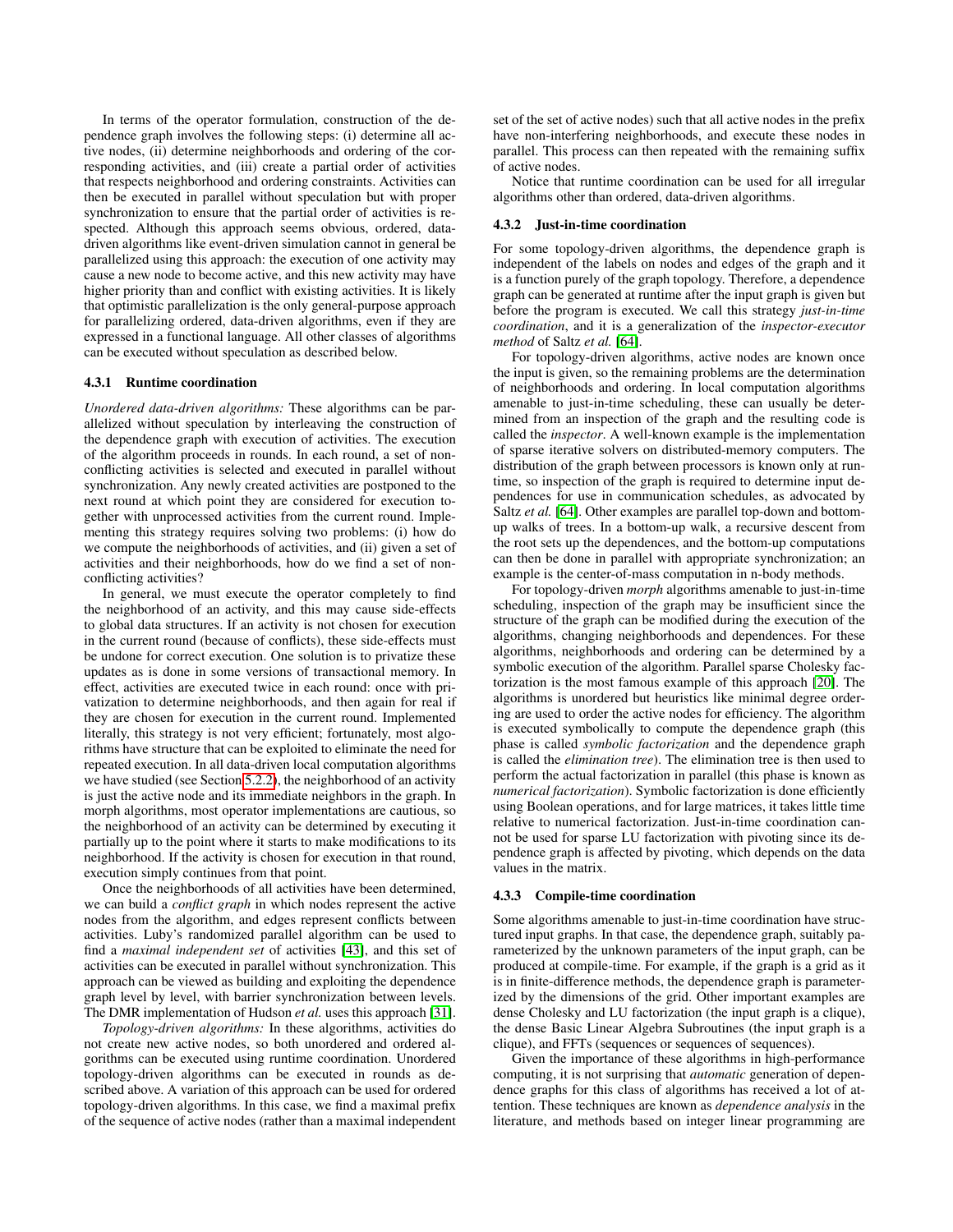successful for regular, dense array programs in which array subscripts are affine functions of loop indices [\[35\]](#page-13-38); LU with pivoting requires fractal symbol analysis [\[48\]](#page-13-39).

Compile-time coordination is also possible regardless of the topology if the algorithm is a topology-driven local computation and the neighborhood of an activity is just the active node itself, ignoring read-only data structures. In this case, activities are trivially independent (subject to ordering constraints) because each one modifies a disjoint portion of the graph. A typical example is computing some result for each node in a graph. The output is a vector indexed by node. Each activity reads some portion of the graph but only writes to the node-specific portion of the output vector. In the literature, most PRAM algorithms and algorithms written using DO-ALL loops fall in this category.

#### 4.4 Discussion

To the best of our knowledge, the first use of optimistic parallelization was in Jefferson's Timewarp system for event-driven simulation [\[33\]](#page-13-7). However, Timewarp was not a general-purpose parallel programming system. Thread-level speculation (TLS) was proposed by Rauchwerger and Padua [\[55\]](#page-13-27) for parallelizing array programs in which subscripts could not be analyzed by the compiler. This work was very influential, and it inspired a lot of work on architectural support for speculative execution [\[61\]](#page-13-28). TLS systems were designed for languages like FORTRAN and C, so there was no support for don't-care non-determinism or unordered algorithms. Moreover, data abstractions do not play a role in the implementation of TLS. Another influential line of work is the transactional memory (TM) work of Herlihy, Moss, Harris and others [\[25,](#page-13-25) [29\]](#page-13-26). In contrast to our approach, the application programming model is *explicitly parallel*; threads synchronize using transactions, and the overheads of executing this synchronization construct are reduced using optimistic synchronization. In addition, most TM systems other than boosted systems [\[28\]](#page-13-40) perform memory-level conflict checking rather than ADT-level conflict checking. This results in spurious conflicts that prevent efficient parallel execution. For example, if an iteration of an unordered iterator is rolled back, the concrete state of the work-set must also be restored to its original state, and all other iterations that were executed since that iteration must also be rolled back [\[40\]](#page-13-17).

Relatively little is known about automatic generation of dependence graphs for runtime and just-in-time coordination. The discussion in this section shows that there is no sharp dichotomy between regular and irregular algorithms: instead, regular algorithms are a special case of irregular algorithms in the same way that metric spaces are a special case of general topologies in mathematics. Note that although coordinated scheduling seems attractive because there is no wasted work from mis-speculation, the overhead of generating a dependence graph may limit its usefulness even when it is possible to produce one.

#### <span id="page-7-0"></span>5. Case studies of algorithms

In this section, we discuss how the tao-analysis described in Section [3](#page-2-0) and the implementation strategies described in Section [4](#page-4-0) can be applied to important algorithms. The discussion is organized by the type of the operator.

#### <span id="page-7-1"></span>5.1 Morph algorithms

Morphs are the most complex variety of operators. Although they can be viewed abstractly as replacing sub-graphs with other graphs, it is more intuitive to classify them as follows.

• *Refinement:* A refinement operator makes the graph bigger by adding new nodes and edges, possibly removing a few nodes and edges in the process.



<span id="page-7-2"></span>Figure 10. Available parallelism in Delaunay mesh refinement

- *Coarsening:* A coarsening operator clusters nodes or subgraphs together, replacing them with a smaller sub-graph that represents the cluster.
- *General morph:* All other operations that modify the graph structure fall in this category.

#### 5.1.1 Refinement

Data-driven refinement algorithms usually operate on a single graph. Most topology-driven refinement operators operate on two data structures  $G_i$  and  $G_o$ ;  $G_i$  is read-only and its topology determines the active nodes in the algorithm, while  $G<sub>o</sub>$  is morphed by each activity.

*Map-reduce:* In the map-reduce programming model [\[13\]](#page-13-41), a map operation applies a function "point-wise" to each element of a set or multi-set  $S_i$  to produce another set or multi-set  $S_o$ . The active nodes are the elements of  $S_i$ , and they can be processed in any order. This is a topology-driven, unordered algorithm, which is a refinement morph for  $S<sub>o</sub>$  since elements are added incrementally to  $S<sub>o</sub>$  during execution.

*Streams:* A stream operator in languages like StreamIt [\[21\]](#page-13-42) is a refinement morph from its input streams to its output streams (streams are non-strict sequences [\[53\]](#page-13-43)). Stateless and stateful stream operators can be expressed using unordered and ordered iteration on sequences.

*Prim's MST algorithm:* Most algorithms that build trees in a top-down fashion use refinement morphs. Figure [11](#page-8-0) shows one implementation of Prim's algorithm for computing MSTs; it is a topology-driven, ordered algorithm in which the operator is a reader for the graph  $g$  and a refinement morph for tree  $mst$ . Initially, one node is chosen as the root of the tree and added to the MST, and all of its edges are added to the ordered work-set, ordered by weight. In each iteration, the smallest edge  $(s, t)$  is removed from the work-set. Note that node s is guaranteed to be in the tree. If t is not in the MST,  $(s, t)$  is added to the tree, and all edges  $(t, u)$  are added to the work-set, provided u is not in the MST. When the algorithm terminates, all nodes are in the MST. This algorithm has the same asymptotic complexity as the standard algorithm in textbooks [\[12\]](#page-13-20), but the work-set contains edges rather than nodes. The standard algorithm requires a priority queue in which node priorities can be decreased dynamically. It is unclear whether it is worth generalizing the implementation of ordered-set iterators in a general-purpose system like Galois to permit dynamic updates to the ordering.

*N-body tree-building:* Top-down tree construction is also used in n-body methods like Barnes-Hut [\[6\]](#page-12-1) and fast multipole. The tree is a recursive spatial partitioning in which each leaf contains a single particle. Initially, the tree is a single node, representing the entire space. Particles are then inserted into the tree, splitting leaf nodes so that each leaf node contains only a single particle. The work-set in this case is the set of particles. In contrast to Prim's algorithm, this algorithm is unordered because particles can be inserted into the tree in any order.

*Andersen-style inclusion-based points-to analysis:* This compiler algorithm [\[3\]](#page-12-7) is an example of a refinement morph on general graphs. It builds a *points-to graph* in which nodes represent pro-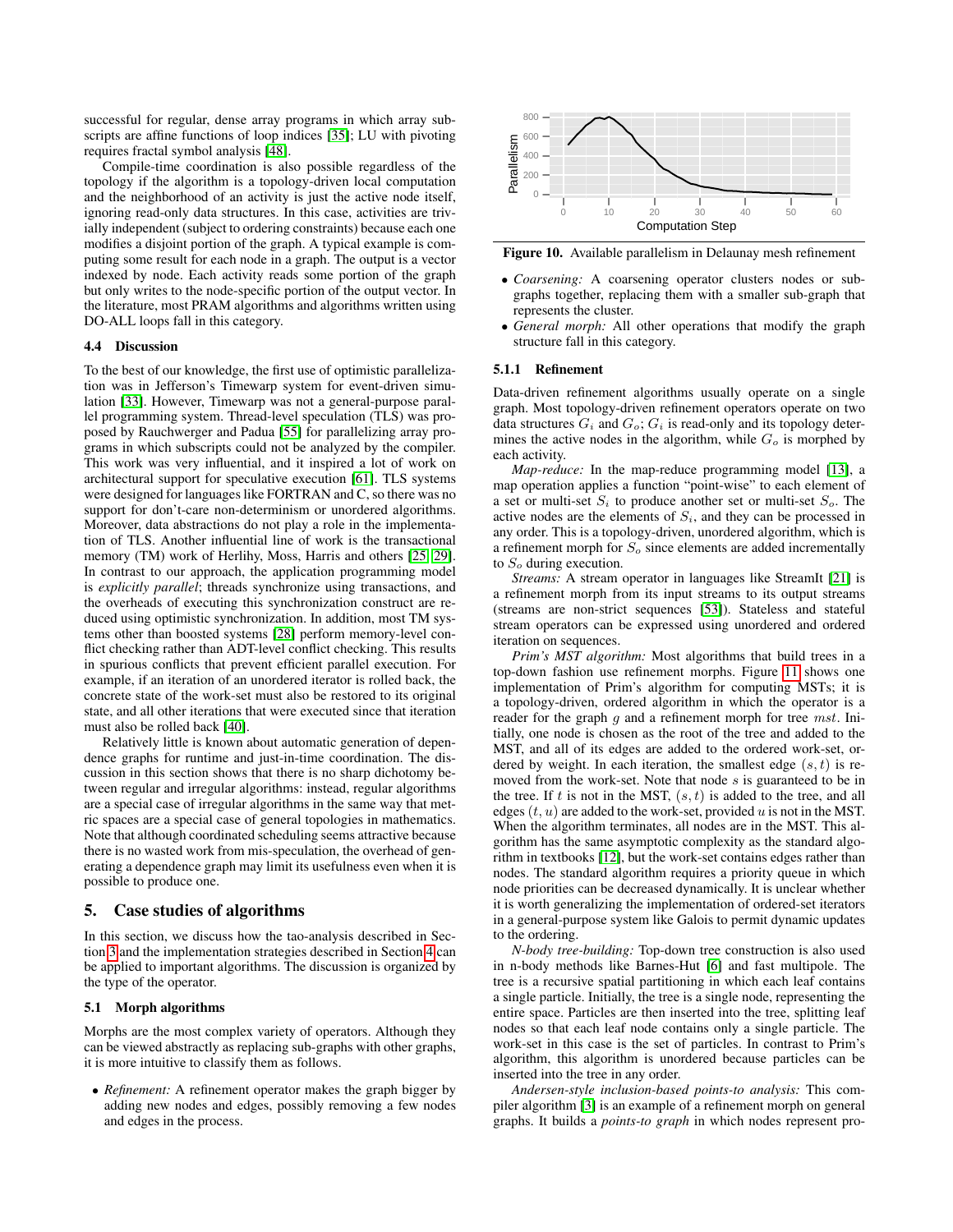

<span id="page-8-0"></span>Figure 11. Top-down tree construction: Prim's MST algorithm

<span id="page-8-1"></span>

<span id="page-8-2"></span>Figure 12. Two kinds of coarsening operators

gram variables, and an edge  $(a, b)$  asserts that variable a may point to  $b$  at some point in the program. Each iteration of the algorithm may discover new points-to facts, and if it does, it adds new edges to the points-to graph. This is an unordered, data-driven algorithm that uses a refinement morph on the graph.

*Delaunay mesh refinement:* This is an unordered, data-driven morph algorithm on an unstructured graph (see Section [2\)](#page-1-0).

Discussion: Refinement algorithms in which graph elements are only added and never removed are called *strong* refinement algorithms. All the algorithms listed above other than DMR are strong refinement algorithms. Section [6.3](#page-11-1) describes how this property can be exploited to produce efficient implementations.

Although parallelism in most irregular algorithms is very input dependent, algorithms that use refinement morphs have a characteristic profile when executed with randomized input data. Figure [10](#page-7-2) shows the parallelism profile for DMR for an input of 100,000 triangles. Available parallelism starts at some level, increases as the data structure gets larger (because there is less likelihood of conflicts), and then ramps down as work is completed. The parallelism profile for Prim's algorithm, shown in Figure [8\(b\),](#page-5-4) has a similar pattern—in this algorithm, the available parallelism is very small initially since only one activity succeeds in growing the tree from the root. As the MST gets larger, there are more sites where the tree can grow, so parallelism ramps up and then ramps down as the MST is completed. Tree-building in Barnes-Hut exhibits a similar parallelism profile, as can be seen in Figure [13\(a\).](#page-11-2)

#### <span id="page-8-3"></span>5.1.2 Coarsening

There are three main ways of doing coarsening: edge contraction, node elimination and sub-graph contraction.

Edge contraction An edge is eliminated from the graph by fusing the two nodes at its end points and removing redundant edges from the resulting graph, as shown in Figure [12\(a\).](#page-8-1) When redundant edges are eliminated, the weight on the remaining edge is adjusted in application-specific ways. In sparse graphs, each edge contraction affects a relatively small neighborhood, so in sufficiently large graphs, many edge contraction operations can happen in parallel.

*Boruvka's MST algorithm:* Boruvka's algorithm [\[12\]](#page-13-20) computes MSTs bottom-up by performing edge contraction on the input graph until there is only one node left. A separate graph represents the MST as it is built bottom-up. The MST is initialized with every node in the input graph forming its own single-node tree, i.e., a forest. The active nodes are the nodes remaining in the input graph. In each iteration, an active node  $n$  finds the minimum weight edge  $(n, m)$  incident on it and performs edge contraction along this edge. This edge is added to the MST where it connects two previously disjoint trees. A new node  $nm$  is created in the input graph to represent the merged nodes  $n$  and  $m$ . If there are redundant edges during edge contraction, only the least weight edge is kept. Finally, nm is added back to the work-set. When the input graph has been contracted to one node, the MST graph will be the correct minimal spanning tree of the input graph.

Figure [8\(a\)](#page-5-5) shows a parallelism profile for Boruvka's algorithm. Interestingly, Kruskal's algorithm [\[12\]](#page-13-20) also finds MSTs by performing edge contraction, but it iterates over an ordered work-set of edges, sorted by edge weight.

*Metis graph partitioner:* Graph coarsening by edge contraction is a key step in the Metis graph partitioner [\[34\]](#page-13-44). This algorithm builds a sequence of successively coarser graphs until a coarseenough graph is obtained; this graph is then partitioned, and the partitioning is interpolated back to the original graph. Each of the coarsening steps is performed by an unordered, topology-driven morph (the nodes of the finer graph are the active nodes).

The parallel implementation of Metis uses runtime coordinated scheduling. The problem of finding a maximal independent set of edges that can be contracted in parallel can be solved by finding *maximal matchings*[\[12\]](#page-13-20). Efficient heuristics are known for computing maximal cardinality matchings and maximal weighted matchings in graphs of various kinds. Metis uses randomized matching since that seems to perform well in practice; this strategy is wellsuited for autonomous scheduling as well.

*Agglomerative clustering and map/reduce:* Agglomerative clustering, a well-known data-mining algorithm, also uses a coarsening morph. The input is (i) a data-set, and (ii) a measure of the distance between items in the data-set. At each step, the two closest points in the data-set are clustered together and replaced by a single new point that represents the new cluster. The location of this new point may be determined heuristically [\[59\]](#page-13-2). The greedy strict consensus merger (SCM) algorithm for phylogeny reconstruction implements this algorithm for a set of trees. These algorithms can be expressed using an ordered set iterator. The *reduce* operation in the map-reduce model [\[13\]](#page-13-41) can be implemented in many ways; an in-place reduction can be implemented by an unordered iterator in which the operator replaces randomly chosen pairs of elements from the set with the result of applying the reduction operation to these elements.

Node elimination Graph coarsening can also be based on *node elimination*. Each step removes a node from the graph and inserts edges as needed between its erstwhile neighbors to make a clique, adjusting weights on the remaining nodes and edges appropriately. In Figure [12\(b\),](#page-8-2) node u is eliminated, and edges  $(b, v)$ ,  $(v, n)$  and  $(n, b)$  are inserted to make  $\{b, v, n\}$  a clique. Node elimination is the graph-theoretic foundation of matrix factorization algorithms such as Cholesky and LU factorizations.

Sparse Cholesky factorization in particular has received a lot of attention in the numerical linear algebra community. The new edges inserted by node elimination are called *fill* since they correspond to zeroes in the original matrix that become non-zeros as a result of the elimination process. Different node elimination orders result in different amounts of fill in general; therefore, although the basic algorithm is unordered, practical implementations of sparse Cholesky factorization use heuristic orderings for node elimination to minimize fill. One heuristic is *minimal-degree ordering*, which greedily picks the node with minimal degree at each elimination step. Justin-time coordination is used to schedule computations [\[20\]](#page-13-5).

Sub-graph contraction Graphs can be coarsened by contracting entire sub-graphs at a time (edge contraction is a special but important sub-case). In the compiler literature, *elimination-based al-*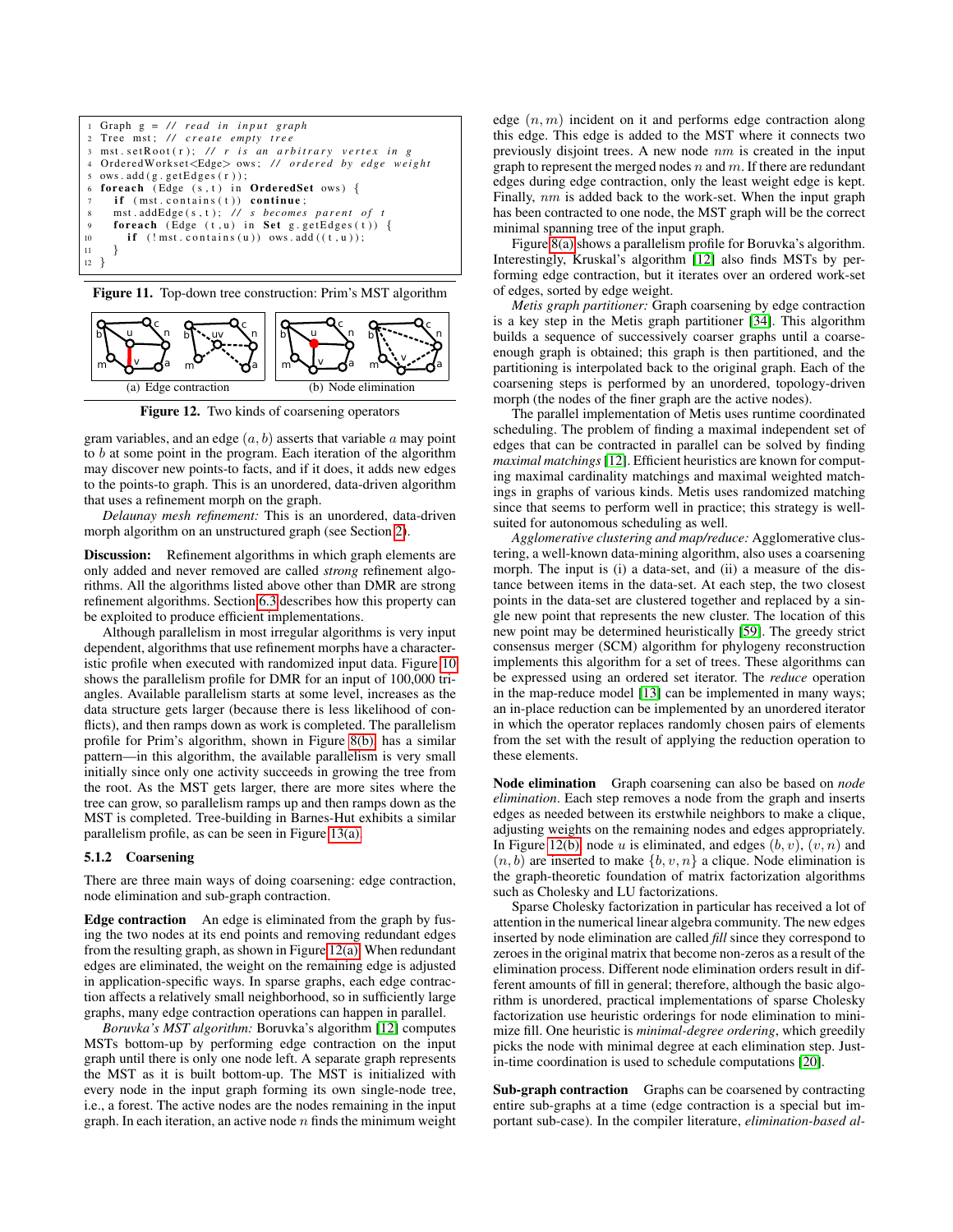*gorithms* perform dataflow analysis on control-flow graphs by contracting "structured" sub-graphs whose dataflow behaviors have a concise description. Dataflow analysis is performed on the reduced graph, and within contracted sub-graphs, interpolation is used to determine dataflow values. This idea can be used recursively on the reduced graph. Sub-graph contraction can be performed in parallel. This approach to parallel dataflow analysis has been studied by Ryder [\[41\]](#page-13-45) and Soffa [\[37\]](#page-13-46).

#### 5.1.3 General morph

Some applications make structural updates that are neither refinements nor coarsenings, but many of these updates may nevertheless be performed in parallel.

Some algorithms build trees using complicated structural manipulations that cannot be classified neatly as top-down or bottomup construction. For example, when values are inserted into a heap or a red-black tree, the final data structure is a tree, but each insertion may perform complex manipulations [\[12\]](#page-13-20). The structure of the final heap or red-black tree depends on the order of insertions, but for most applications, any of these final structures is adequate, so this is an example of don't-care non-determinism, and it can be expressed with an unordered set iterator.

Algorithms that perform general morph operations on trees usually require optimistic parallelization. The simple conflict detection policy described in Section [4.1,](#page-4-2) which ensures disjointness of neighborhoods, is not adequate for these applications since every neighborhood contains the root of the tree. This class of algorithms may benefit from mechanisms like transactional memory that use more sophisticated conflict detection policies [\[29\]](#page-13-26); in fact, the parallelization of red-black tree operations is a standard microbenchmark in the literature on transactional memory.

Graph reduction of functional language programs and social network maintenance [\[10\]](#page-13-0) are general morphs on graphs.

#### <span id="page-9-0"></span>5.2 Local computation algorithms

We divide our discussion of local computation algorithms based on whether their active nodes are topology-driven or data-driven.

#### 5.2.1 Topology-driven local computation algorithms

*Cellular automata:* Cellular automata operate on grids of one or two dimensions. Grid nodes represent cells of the automaton, and the state of a cell c at time t is a function of the states at time  $t-1$  of cells in some neighborhood around c. This iterative scheme can be written using unordered iterators. A large variety of neighborhoods (stencils) are used in cellular automata.

*Finite-differences:* A similar state update scheme is used in finite-difference methods for the numerical solution of partial differential equations (PDEs) where it is known as Jacobi iteration. In this case, the grid arises from spatial discretization of the domain of the PDE, and nodes hold values of the dependent variable of the PDE. A disadvantage of Jacobi iteration is that it requires two arrays for its implementation to hold the states at the current and previous time steps. More complex update schemes have been designed to get around this problem. Intuitively, all these schemes blur the sharp distinction between old and new states, so nodes are updated using both old and new values. For example, *red-black ordering*, or more generally *multi-color ordering*, assigns a minimal number of colors to nodes in such a way that no node has the same color as the nodes in its neighborhood. Nodes of a given color therefore form an independent set that can be updated concurrently. These algorithms can be expressed using unordered set iterators with one loop for each color. Methods like Gauss-Seidel can be expressed using ordered set iterators.

In all these algorithms, active nodes and neighborhoods can be determined from the grid structure, which is known at compiletime. As a result, compile-time scheduling can be very effective for coordinating the computations. Most parallel implementations of Jacobi iteration partition the grid into blocks, and each processor is responsible for updating the nodes in one block. This data distribution requires less inter-processor communication than other distributions such as row or column cyclic distributions.

*Tree traversals:* Top-down and bottom-up are classic examples of tree traversals. The center-of-mass computation for cells in Barnes-Hut and other n-body methods are performed using a bottom-up walk over the spatial decomposition tree. This traversal can be expressed using an ordered iterator. For a tree, the amount of parallelism decreases as the computation advances up the tree, as can be seen in Figure [13\(a\).](#page-11-2)

*Sparse MVM:* The key operation in iterative linear system solvers like the conjugate-gradient method and GMRES is sparse matrix-vector multiplication (MVM),  $y = Ax$ , in which the matrix A is an  $N \times N$  sparse matrix and x and y are dense vectors. Such a matrix can be viewed as a graph with  $N$  nodes in which there is a directed edge from node i to node j with weight  $A_{ij}$  if  $A_{ij}$  is non-zero. This algorithm can be expressed using unordered iteration over the nodes of the graph. The inspector-executor method is used to produce efficient communication schedules on distributedmemory machines, as discussed in Section [4.3.](#page-5-6) Compile-time coordination is possible on shared-memory machines since the operator is a reader for  $A$  and  $x$ , and it is trivial to determine that each iteration writes into a different element of y.

#### <span id="page-9-1"></span>5.2.2 Data-driven local computation algorithms

In these algorithms, there is an initial set of active nodes, and performing an activity may cause other nodes to become active, so nodes become active in an unpredictable, data-driven fashion. Examples include the preflow-push algorithm [\[12\]](#page-13-20) for the maxflow problem, AI message-passing algorithms such as belief propagation and survey propagation [\[44\]](#page-13-1), Petri nets, and discrete-event simulation [\[33,](#page-13-7) [49\]](#page-13-3). In other algorithms, such as some approaches to solving spin Ising models [\[56\]](#page-13-47), the pattern of node updates is determined by externally-generated data such as random numbers.

Although graph topology is typically less important for datadriven algorithms than it is in topology-driven ones, it can nevertheless be useful for reasoning about certain algorithms. For example, belief propagation is an exact inference algorithm on trees, but it is an approximate algorithm when used on general graphs because of the *loopy propagation problem* [\[44\]](#page-13-1). Grid structure is exploited in spin Ising solvers as well to reduce synchronization [\[56\]](#page-13-47).

*Preflow-push algorithm:* This maxflow algorithm is the archetypal example of a data-driven local computation operator. Active nodes are nodes that have excess in-flow at intermediate stages of the algorithm. The algorithm also maintains at each node a value called *height*, which is a lower bound on the distance of that node to the sink. Two operations, *push* and *relabel*, are performed at active nodes to update the flow and height values respectively until termination. The algorithm is unordered.

*Event-driven simulation:* In the literature, there are two approaches to parallel event-driven simulation, called conservative and optimistic event-driven simulation [\[49\]](#page-13-3). Conservative eventdriven simulation reformulates the algorithm so that in addition to sending data messages, processing stations also send out-of-band messages to update time at their neighbors. Each processing station can operate autonomously without fear of deadlock, and there is no need to maintain an ordered event list. This is an example of algorithm reformulation that replaces an ordered work-set with an unordered work-set. In contrast, Timewarp [\[33\]](#page-13-7) is an optimistic parallel implementation of event-driven simulation. It can be viewed as an application-specific implementation of ordered set iterators as described in Section [4.1,](#page-4-2) with two key differences. First, threads are allowed to work on new events created by speculative activities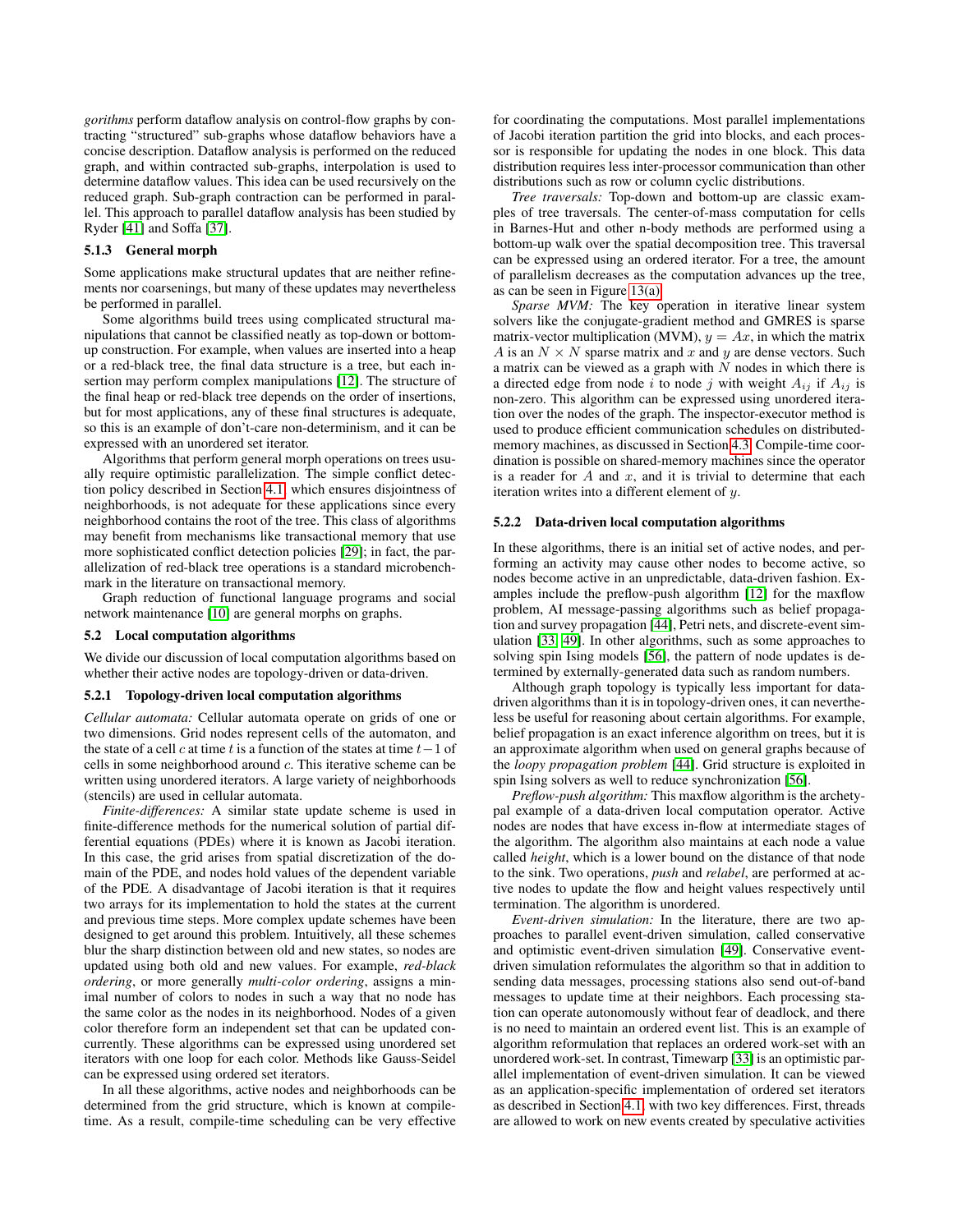that have not yet committed. This increases parallelism but opens up the possibility of cascading roll-backs. Second, instead of the global commit queue in the implementation of Section [4.1,](#page-4-2) there are periodic sweeps through the network to update "global virtual time" [\[33\]](#page-13-7). Both of these features can be implemented in a generalpurpose way in a system like Galois, but more study is needed to determine if this is worthwhile.

#### 5.2.3 Discussion

*Solving fixpoint equations:* Iterative methods for computing solutions to systems of equations can usually be formulated in both topology-driven and data-driven ways. A classic example is iterative dataflow analysis in compilers. Systems of dataflow equations can be solved by iterating over all the equations using a Jacobi or Gauss-Seidel formulation until a fixed point is reached; these are topology-driven approaches. Alternately, the classic worklist algorithm processes an equation only if its inputs have changed; this is a data-driven approach [\[1\]](#page-12-0). The underlying graph in this application is the control-flow graph, and for flow-sensitive problems, the dataflow values are implemented as labels on nodes or edges.

*Speeding up local computation algorithms:* Local computation algorithms can often be made more efficient by a preprocessing step that coarsens the graph, since this speeds up the flow of information across the graph. The multigrid method for solving linear systems is a classic example. This idea is also used in dataflow analysis of programs [\[1\]](#page-12-0). An elimination-based dataflow algorithm is used first to coarsen the graph. If the resulting graph is a single node, the solution to the dataflow problem is read off by inspection; otherwise, iterative dataflow analysis is applied to the coarse graph. In either case, the solution for the coarse graph is interpolated back into the original graph. One of the first hybrid dataflow algorithms along these lines was Allen and Cocke's *interval-based algorithm* for dataflow analysis. This algorithm finds and collapses intervals, which are single-entry, multiple-exit loop structures in the controlflow graph of the program.

Some local computation algorithms can be sped up by periodically computing and exploiting global information. The *globalrelabel* heuristic in preflow-push is an example of such an operation. Preflow-push can be sped up by periodically performing a breadth-first search from the sink to update the height values [\[12\]](#page-13-20). In the extreme, global information can be used in every iteration. For example, iterative linear solvers often *precondition* the matrix iterations with another matrix that is obtained by a graph coarsening computation such as incomplete LU or Cholesky factorization.

#### <span id="page-10-1"></span>5.3 Reader algorithms

An operator that reads a graph without modifying it in any way is a reader operator for that graph. Operators that perform *multiple* traversals over a fixed graph are a particularly important category. Each traversal maintains its own state, which is updated during the traversal, so the traversals can be performed concurrently. Force computation in n-body algorithms like Barnes-Hut [\[6\]](#page-12-1) is an example. The force calculation is an unordered iteration over particles that computes the force on each particle by making a top-down traversal of a prefix of the tree. This step is completely parallel since each particle can be processed independently. The only shared data structure in this phase is the octree, which is not modified.

Another classic example is ray-tracing. Each ray is traced through the scene. If the ray hits an object, new rays may be spawned to account for reflections and refraction; these rays must also be processed. After the rays have been traced, they are used to construct the rendered image.

The key concern in implementing such algorithms is exploiting locality. One approach to enhancing locality in algorithms such as ray-tracing is to "chunk" similar work together. Rays that will prop-

agate through the same portion of the scene are bundled together and processed simultaneously by a given processor. Because each ray requires the same scene data, this approach can enhance cache locality. A similar approach can be taken in Barnes-Hut: particles in the same region of space are likely to traverse similar parts of the octree during the force computation and thus can be processed together to improve locality [\[58\]](#page-13-48).

In some cases, reader algorithms can be more substantially transformed to further enhance locality. In ray-tracing, bundled rays begin propagating through the scene in the same direction but may eventually diverge. Rather than using an *a priori* grouping of rays, groups can be dynamically updated as rays propagate through a scene, maintaining locality throughout execution [\[52\]](#page-13-49).

#### 5.4 Discussion

Some irregular applications have multiple phases, and each phase may use a different operator. N-body methods like Barnes-Hut are good examples; the tree-building phase uses a refinement morph whereas the force computation phase uses a reader operator since it does not modify the spatial decomposition tree. This is discussed in more detail in Section [6.1.](#page-10-2)

The structural analysis of algorithms presented in this section is different from the many efforts in the literature to identify *parallelism patterns*, such as the work of Mattson *et al.* [\[45\]](#page-13-50), Snir's Parallel Processing Patterns [\[36\]](#page-13-51) and the Berkeley motifs [\[51\]](#page-13-52). These approaches place related algorithms into categories (dense linear algebra, n-body methods, etc.), whereas this paper proposes structural decompositions of irregular algorithms. For example, n-body methods fall into a single category in the Berkeley motifs whereas we distinguish between the operators in the different phases of nbody methods. To use a biological metaphor, existing approaches produce classifications like the Linnaean taxonomy in biology, whereas the approach in this paper is more like molecular biology, producing "genetic profiles" of algorithms. On the other hand, existing classifications are broader in scope than ours since they seek to categorize implementation mechanisms such as whether taskqueues or the master-worker approach is used to distribute work.

#### <span id="page-10-0"></span>6. Case studies of applications

In this section, we present experimental results for three algorithms introduced previously: Barnes-Hut n-body simulation, Delaunay mesh refinement and inclusion-based points-to analysis. These algorithms were implemented using the Galois system, and illustrate how the principles of tao-analysis (in particular, Section [4.3\)](#page-5-6) can be used to optimize performance.

We used two machines for our experimental results. The first contains two quad-core Intel Xeon X5570 processors for a total of eight cores. The second contains four six-core Intel Xeon X7540 processors for a total of 24 cores. Both run Linux 2.6.32.

#### <span id="page-10-2"></span>6.1 Barnes-Hut n-body simulation

Barnes-Hut shows how tao-analysis can be used to leverage compiletime optimizations even though the Galois system uses optimistic parallelization as its baseline. Figure [13\(a\)](#page-11-2) shows the parallelism profile for one time-step of the algorithm. There are four phases, each with a different structural classification.

1. *Tree build:* The first phase builds the spatial decomposition tree top-down by inserting particles into the tree and splitting nodes as needed so there is one particle per leaf node (topology: tree, operator: refinement morph, active nodes: topology-driven and unordered). Note that the parallelism profile is similar to the parallelism profiles of other refinement morphs shown in Figure [10.](#page-7-2)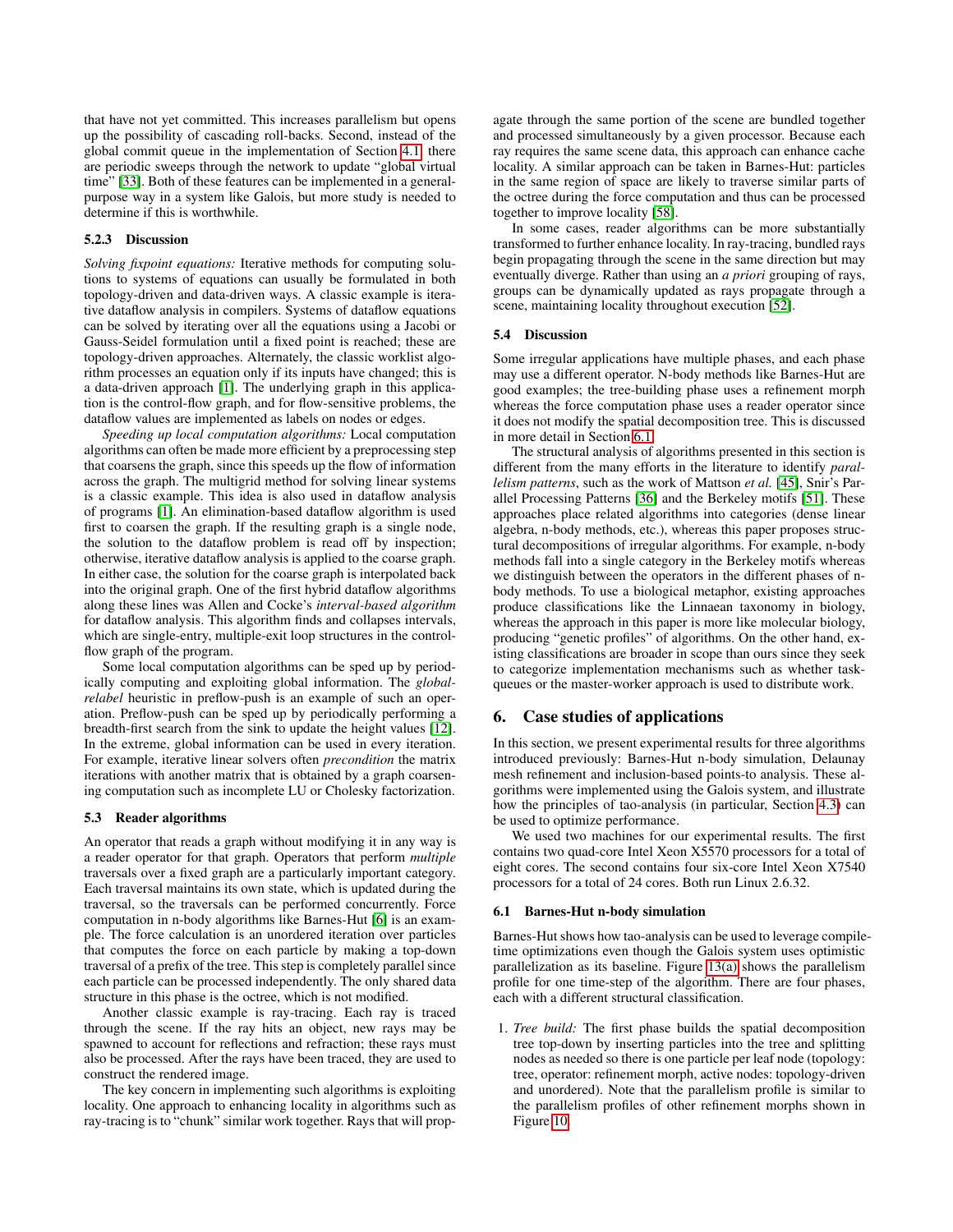<span id="page-11-2"></span>

<span id="page-11-3"></span>Figure 13. Parallelism profile and speedup for Barnes-Hut. All inputs initialized using the Plummer model.

- 2. *Summarize:* The second phase computes the center-of-mass and total mass of each internal node using a bottom-up walk of the octree (tree, local computation, topology-driven and ordered).
- 3. *Force computation:* The third phase computes the force acting upon each particle by traversing parts of the octree (tree, reader, unordered).
- 4. *Force update:* The last phase moves each particle to a new position (set, local computation, topology-driven and unordered).

Figure [13\(b\)](#page-11-3) shows the speedup on the 24 core machine. Most of the execution time is spent in the force computation phase. By default, the Galois system would use speculative execution for this phase, but tao-analysis reveals that it is possible to use compiletime coordinated scheduling. Using this information, we can execute activities non-speculatively, taking advantage of reduced runtime overheads. The machine supports simultaneous multithreading (SMT), and we show a few data points with more than 24 threads, which correspond to adding SMT threads. Performance scales well up to 24 threads. After that point, each additional SMT thread improves performance slightly, which suggests that there is room for locality improvements.

#### 6.2 Delaunay mesh refinement

Figure [14](#page-11-4) shows results for Delaunay mesh refinement on the 24 core machine. We take advantage of the cautious property of the operator implementation to reduce some overheads of speculative execution. As before, we show data points for additional SMT threads as well. This application is floating-point intensive. Performance scales well up to 24 threads, but after that point, SMT threads share floating-point resources, which limits continued scalability.

#### <span id="page-11-1"></span>6.3 Inclusion-based points-to analysis

Inclusion-based points-to analysis is an example of how properties of operators can be used to reduce synchronization overheads. The algorithm performs a context-insensitive, flow-insensitive analysis that determines the variables that a pointer variable might point to during the execution of a program. A pass through the program generates a system of set constraints that implicitly defines the points-to set for each variable in the program. These constraints can be represented as a graph in which nodes represent variables, and edges represent constraints. The process of solving these set



<span id="page-11-4"></span>Figure 14. Speedup for Delaunay mesh refinement. The input is randomly generated. Initially, there are 1,999,998 triangles (951,964 bad triangles). Sequential runtime is 22.2 s.



<span id="page-11-5"></span>Figure 15. Points-to analysis times. Horizontal line is performance of the reference implementation. Best speedup over reference for gimp and mplayer are 3.63 and 3.62 respectively.

constraints can be viewed in terms of the application of three graph rewrite rules to the constraint graph [\[46\]](#page-13-53).

Each rewrite rule adds edges to the graph but does not remove existing nodes or edges, so the operator is a strong refinement morph. The baseline implementation described in Section [4.1](#page-4-2) would acquire abstract locks on all the nodes participating in the rewrite rule. However, because the operator is a strong refinement morph, it is only necessary to acquire a lock on the node at which the new edge is added, reducing synchronization costs.

Figure [15](#page-11-5) shows the performance of this approach on the eight core machine compared to a highly optimized sequential reference implementation written by Hardekopf [\[24\]](#page-13-54). The results are for two of the benchmarks from Hardekopf's suite. This is the first successful parallelization of Andersen-style points-to analysis.

## <span id="page-11-0"></span>7. Extensions to the amorphous data-parallelism model

In this section, we discuss two kinds of parallelism that are not exploited by the basic amorphous data-parallel execution model described in Section [4.1:](#page-4-2) nested amorphous data-parallelism and pipeline parallelism. We also discuss how the task-parallel execution model fits into our framework.

#### 7.1 Nested amorphous data-parallelism

The pattern of parallelism described in this paper arises from applying an operator at multiple active nodes in a graph as shown in Figure [4.](#page-2-3) Since the neighborhood of each activity is some region of the graph, an activity can itself be executed in parallel; we call this parallelism *intra-operator parallelism* to distinguish it from the first variety of parallelism that we can call *inter-operator parallelism*. Inter-operator parallelism is the dominant parallelism pattern in problems for which neighborhoods are small compared to the overall graph since it is likely that most activities do not conflict; in these problems, intra-operator parallelism is usually fine-grain, instruction-level parallelism. Conversely, when each neighborhood is a large part of the graph, activities are likely to conflict and intra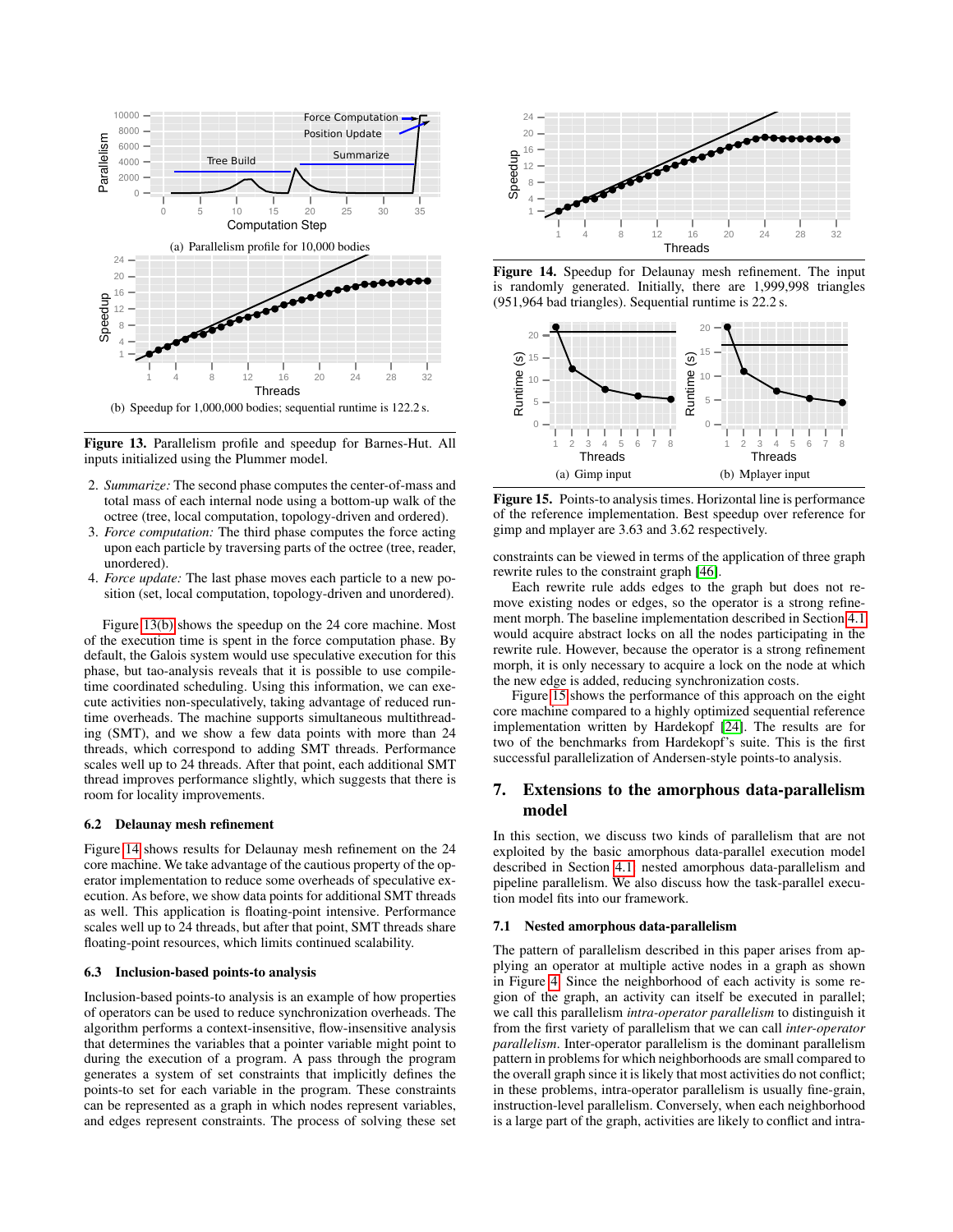operator parallelism may be more important. Inter/intra-operator parallelism is an example of *nested data-parallelism* [\[8\]](#page-12-8).

The sparsity of the graph usually plays a major role in this balance between inter- and intra-operator parallelism. For many operators, neighborhoods include all the neighbors of the active node, so if the graph is very densely connected, a single neighborhood may encompass most of the graph and intra-operator parallelism is dominant. An extreme case is the factorization of dense matrices: the underlying graph is a clique, and each factorization step updates the entire graph, as explained in Section [5.1.2,](#page-8-3) so the only parallelism is intra-operator parallelism. In factorizing sparse matrices, interoperator parallelism dominates for the first few steps; after some number of coarsening steps, the residual graph becomes dense enough that most high-performance sparse matrix codes switch to dense matrix techniques to exploit intra-operator parallelism [\[20\]](#page-13-5).

#### 7.2 Pipeline parallelism

In some applications, a data structure is produced incrementally by a computation called the *producer* and read incrementally by another computation called the *consumer*. If it is possible to overlap the executions of the producer and consumer, the resulting parallelism is called pipeline parallelism. The key problem in exploiting pipeline parallelism is determining when the producer has completed all the modifications it will ever make to an element the consumer wants to read. This problem is undecidable in general, so one approach to exploiting pipeline parallelism is to execute the consumer speculatively in parallel with the producer, rolling the consumer back if the producer overwrites data read by the consumer. This approach is unlikely to be practical since the consumer cannot commit any work until the producer has finished execution.

Pipeline parallelism becomes practical if the producer is a strong refinement morph since in that case, each iteration of the producer may add new elements to the graph but it does not modify elements that have already been produced. As long as the consumer does not test for the absence of an element, the producer and consumer can be executed safely in parallel. This amorphous data-parallel view of pipeline parallelism generalizes the standard view of pipeline parallelism in which the shared data structure is restricted to be a stream (sequence), as in StreamIt [\[21\]](#page-13-42); for example, we can pipeline the execution of a client of points-to analysis information with the execution of the points-to analysis algorithm described in Section [6.3](#page-11-1) since the operator is a refinement morph.

#### 7.3 Task parallel execution

Task parallel execution can be used to exploit amorphous dataparallelism by using a divide-and-conquer formulation of algorithms rather than an iterative formulation. Divide-and-conquer algorithms are naturally data-centric since they partition the data structure and execute the algorithm recursively on each partition; intuitively, the division step is a way of clustering active nodes based on their location in the data structure. If all data dependences are subsumed by call/return control dependences, the recursive calls can be executed safely in parallel. The Cilk project has explored this approach to exploiting parallelism [\[9\]](#page-13-55).

This approach obviously requires an efficient partitioner for the data structure. Partitioning is straightforward for structured and semi-structured topologies, so most task-parallelism studies have focused on algorithms that deal with sets, sequences (arrays), cliques (dense matrices), grids and trees. Partitioning general graphs is more difficult, and for many algorithms, the partitioning step can be more expensive than the algorithm itself. Furthermore, ordered algorithms like event-driven simulation do not lend themselves to a natural divide-and-conquer formulation. Therefore, our view of task parallel execution is that it is a way of exploiting amorphous data-parallelism in unordered algorithms that deal with

structured and semi-structured topologies: at each stage of the division process, activities whose neighborhoods lie entirely within a partition are executed during the processing of that partition while activities whose neighborhoods span partitions at that level can be executed when returning from the recursive calls.

#### <span id="page-12-4"></span>8. Conclusions

Dependence graphs have been used for more than thirty years by the parallel programming community to reason about parallelism in algorithms. In this paper, we argued that this program-centric abstraction is inadequate for most irregular algorithms. To address this problem, we proposed a data-centric formulation of algorithms called the operator formulation, which led to a structural analysis of algorithms called tao-analysis. Tao-analysis reveals that a generalized form of data-parallelism called amorphous data-parallelism is ubiquitous in algorithms, and that depending on the tao-structure of the algorithm, this parallelism may be exploited by compile-time, inspector-executor or optimistic parallelization, thereby unifying these seemingly unrelated parallelization techniques. Parallelization of regular algorithms is just one special case, and tao-analysis allows many application-specific optimizations to be generalized. An extensive survey of key algorithms and experimental results from three applications provided evidence for these claims.

Parallel programming today is burdened by abstractions like dependence graphs that are inadequate for many algorithms and by a plethora of application-specific optimizations and isolated mechanisms. In many ways, this state of the art resembles alchemy rather than a science like chemistry. To move forward, we need a systematic way of understanding parallelism and locality—a way to generalize from specific cases and a way to apply generalizations to specific cases. In short, we need a science of parallel programming. We believe that the operator formulation and tao-analysis of algorithms are key elements of such a science.

## साकारमनृतं विद्धि निराकारं तु निश्चलं । एतत्तत्त्वोपदेशेन न पुनर्भवसंभवः ॥

*That which has form is not real; only the amorphous endures. When you understand this, you will not return to illusion.*

— Ashtavakra Gita(1:18)

#### References

- <span id="page-12-0"></span>[1] A. Aho, R. Sethi, , and J. Ullman. *Compilers: principles, techniques, and tools*. Addison Wesley, 1986.
- <span id="page-12-3"></span>[2] P. An, A. Jula, S. Rus, S. Saunders, T. Smith, G. Tanase, N. Thomas, N. Amato, and L. Rauchwerger. STAPL: An adaptive, generic parallel C++ library. In *LCPC*, 2003.
- <span id="page-12-7"></span>[3] L. O. Andersen. *Program Analysis and Specialization for the C Programming Language*. PhD thesis, DIKU, University of Copenhagen, 1994.
- <span id="page-12-5"></span>[4] Arvind and R.S.Nikhil. Executing a program on the MIT tagged-token dataflow architecture. *IEEE Trans. on Computers*, 39(3), 1990.
- <span id="page-12-2"></span>[5] D. Bader and G. Cong. Fast shared-memory algorithms for computing the minimum spanning forest of sparse graphs. *Journal of Parallel and Distributed Computing*, 66(11):1366–1378, 2006.
- <span id="page-12-1"></span>[6] J. Barnes and P. Hut. A hierarchical o(n log n) force-calculation algorithm. *Nature*, 324(4), December 1986.
- <span id="page-12-6"></span>D. K. Blandford, G. E. Blelloch, and C. Kadow. Engineering a compact parallel Delaunay algorithm in 3D. In *Symposium on Computational Geometry*, pages 292–300, 2006.
- <span id="page-12-8"></span>[8] G. Blelloch. Programming parallel algorithms. *Communications of the ACM*, 39(3), March 1996.